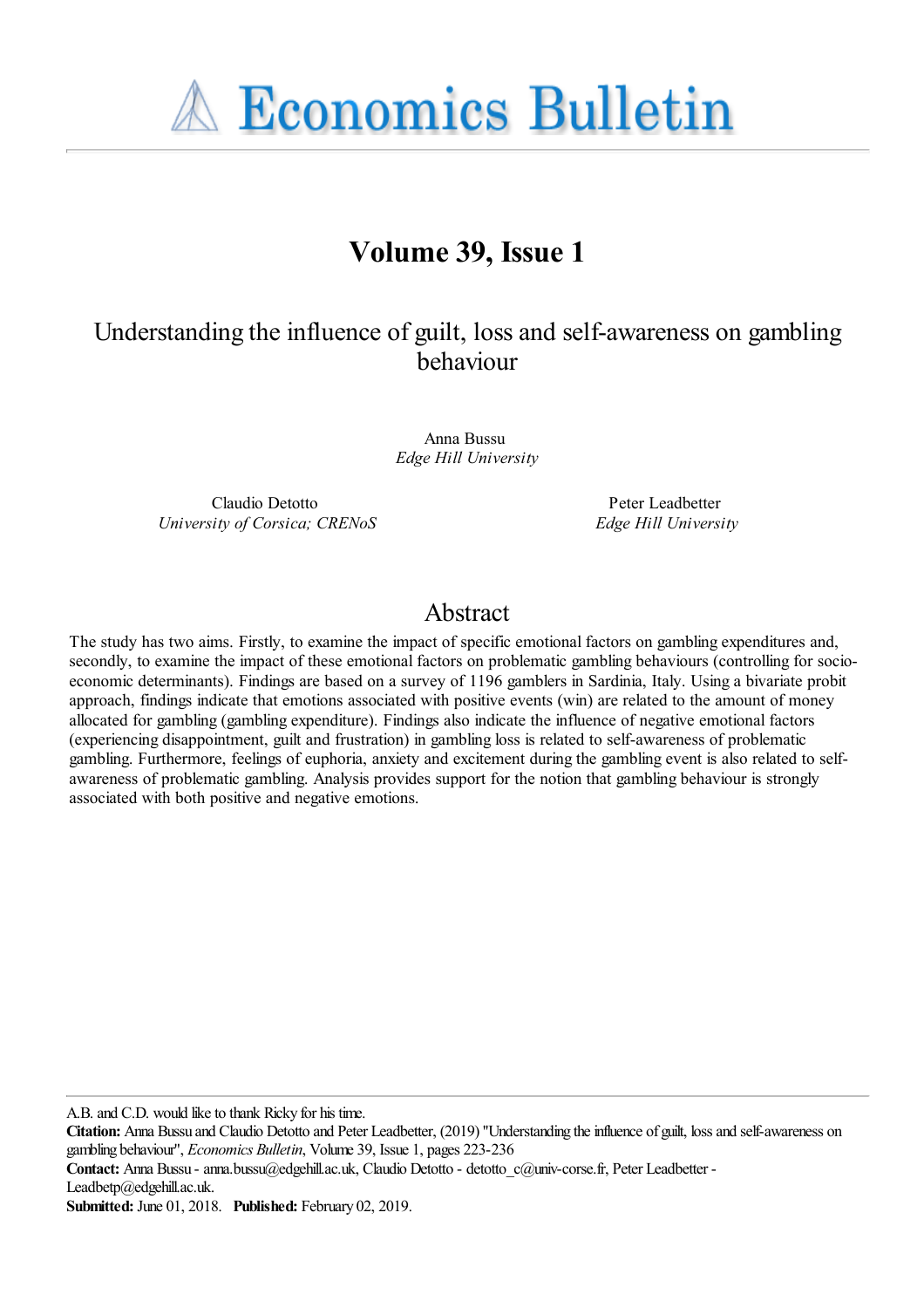#### **1. Introduction**

Analysis of gambling behaviour is not a novelty in the social science literature; however, previous research has predominately focused on cultural, racial, religious, occupational and gender factors (rather than emotional factors) as risk factors for problematic gambling (Tan *et al.* 2010). Indeed, such research has also predominately focused on consumer theory and the link to the aforementioned broad social factors (Phelps and Sokol-Hessner 2012). Limited research has explored specific emotional factors such as self-awareness on gambling expenditure and behaviour. Empirical studies have also highlighted the relationship between arousal and risk-taking behaviours such as gambling (see Loewenstein *et al.* 2001) with anxiety, nervousness and passion recognized as risk factors for pathological gambling (Vallerand *et al.* 2003). Vallerand *et al.* (2003) found that passion plays an important role in defining and motivating how to invest time and efforts in a given activity. Passion is however a broad concept that often lacks clarity. In an effort to clarify the concept, the authors differentiate between obsessive and harmonious passion on the basis that harmonious passion leads individuals to be in control of the activity whereas obsessive passion is associated with a lack of control of the activity (Lefcourt 1991, Ratelle 2004). Indeed, Mageau *et al.* (2005) found that having an obsessive passion toward gambling is correlated with negative emotions both during and after gambling. Adding to this empirical analysis, the study's aim is to explore the relationship between emotions and gambling behaviour. Specifically, the study extends this research by estimating the relationship between emotions associated with gambling activity and both gambling expenditures and problematic behaviour. That is, the main objective is to identify which emotions can predict gamblers at risk, leading to the development of a model of potential behavioural risk factors.

An important issue concerns the identification of gamblers at risk (problematic gamblers). In the present study, problem related gamblers are identified by a set of items investigating the presence of psychological, economic, relational, labour, emotional and sexual problems directly related to gambling activity. This is a potential bias as participants are required to identify themselves as problematic gamblers. In order to limit the well-known problems of underestimation (due to the gamblers' reluctance to manifest their condition), a bivariate ordered probit model is employed (Johnson *et al.* 1998). This econometric model can control for potential endogenous variables such as socio-economic variables, thus reducing potential bias.

The analysis is focused on Sardinia because of its cultural and ethnic uniformity (compared to other more heterogeneous Italian regions). Therefore, potential bias relating to ethnicity in the sample is mitigated in this study. Sardinia is also a suitable site for the research due to the very high per capita expenditure on gambling activity (compared to other developed countries) and also due to a recent State intervention that will potentially expand the gambling industry dramatically (Hooper 2012).

The paper is organised as follows: Section 2 provides the literature review, Section 3 describes the survey's approach, and Section 4 outlines the econometric approach and the dataset. Section 5 discusses the results. Section 6 concludes the paper.

## **2. Literature review**

The study has two research questions:

1. Do socio-economic and emotional factors influence gambling expenditure and gambling-related problems (problematic gambling)?

2. Do emotional factors contribute to self-awareness of gambling-related problems (controlling for socio-economic determinants)? This is with specific reference to emotional factors during gambling activity, after a win, and after a loss.

The study is unique as it has analysed the profiles and behaviour of gamblers beyond standard socio-demographic data such as age, income, education, family status. Other variables are included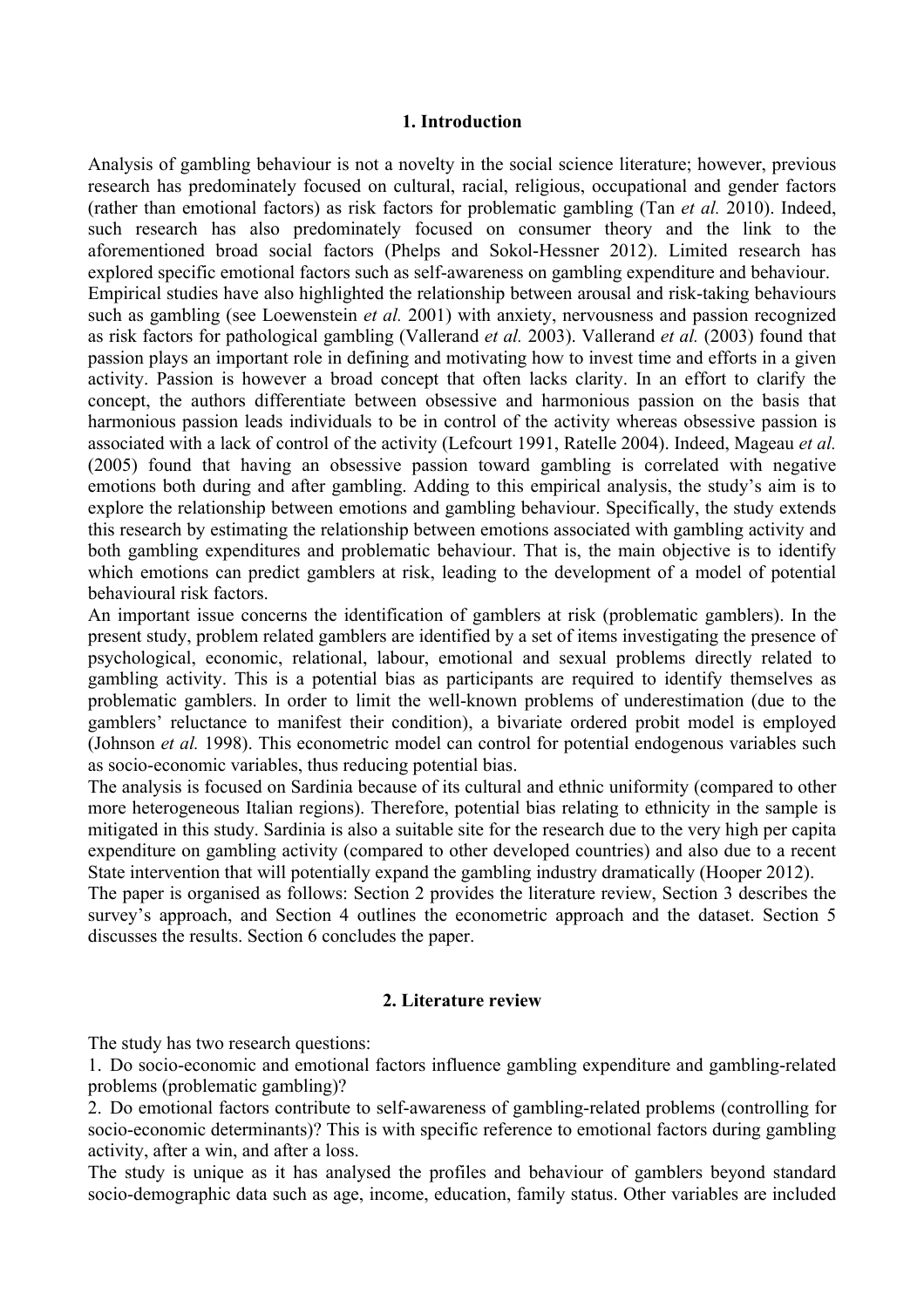in the analysis such as number of years passed since first gambling experience, game mode (play alone or with other people), frequency of play, and distance from home to gambling sites. Furthermore, the study collected and analysed data on gamblers emotions during the game, postloss and post-winning. The aim of this is to explore the relationship to gambling expenditure and awareness of problematic gambling.

Various international studies have highlighted that gambling behaviour is twice as prolific in males (compared to females) with reference to both weekly and monthly gambling expenditure (Williams *et al.* 2012a). Differences have also been found in gambling expenditure based on socio-economic status. Recent research in Finland found that people with a lower socio-economic status contribute proportionally more of their income to gambling compared with middle- and high-income groups (Castren *et al.* 2018).

Demographic risk factors for increased gambling expenditure also include having parents or family members who gamble, with problematic and pathological gambling related to onset of gambling activities in adolescence (Vachon *et al.* 2004, Gupta and Derevensky 1997). Other risk factors to pathological and problematic gambling include proximity to gambling sites (particularly for minority and lower class groups) (Welte *et al.* 2004, Sévigny *et al.* 2008). Furthermore, the Spatial accessibility of EGMs (electronic gaming machine) is another important determinant of gambling risk and should be explicitly considered by regulators (Young *et al.* 2012).

Studies have also highlighted the link between problem gambling and emotional factors. Williams *et al.* (2012b) found that pathological gamblers have less adaptive emotional regulation strategies (such as difficulty controlling emotion), reported a greater lack of emotional clarity related to gambling, were more impulsive, and had less emotional self-awareness than a control group. Other emotional factors linked to problematic gambling include inability to effectively regulate negative emotions, impulsive behaviour, suppression and induction of arousal, and a lack of emotional coping strategies (Navas *et al.* 2017, Ricketts and Macaskill 2003). Positive emotions can however, positively affect the player's risk predisposition (Breiter *et al.* 2001, Kuhnen and Knutson 2005, Lee *et al.* 2007). Kahneman and Tversky (1984) found that pathological gamblers exaggerated riskseeking strategies for loses and exaggerated risk-aversion strategies for wins. These factors combine to indicate that gambling excitement is multifaceted and characterised by impaired impulse control.

Evidence suggests that pathological gambling is also associated with shame. A study by Sunghwan (2012) found that gamblers who report shame often demonstrate an increased intensity of problematic gambling, and cope with gambling loses by adopting avoidance strategies. However, gamblers who report a sense of guilt did not report an increase in intensity of problem gambling. Hence, it could be argued that the propensity to shame is one of the predisposing risk factors of problem gambling, while the propensity to guilt can moderate the problems of gambling (Sunghwan 2012).

Evidence also suggests that gamblers who have a greater predisposition to excitement related to gambling ("Excitement-seeking Gamblers") are more likely to report alcohol and drug use, large gambling wins and losses, and symptoms of pathological gambling (Pantalon *et al.* 2008; Wulfert *et al*. 2005).

The literature indicates indirect associations between emotional factors and gambling expenditure, and problematic gambling. The relationship between self-awareness of gambling related problems, however, has not been adequately explored. More precisely, previous analyses have tried to disentangle the effects of positive and negative emotions on gambling behaviour. However, these studies do not consider the two emotion categories associated with gambling outputs, namely losses and wins, in a unique setting. By controlling socioeconomic determinants this study is unique in exploring this relationship by incorporating a large number of emotional factors. This includes both negative and positive emotions during the gambling activity, after a win, and after a loss.

We expect to find that certain types of gambling behaviour can be associated with given emotions. Positive emotions are expected to be related to gambling participation since they increase the pleasure and utility to enjoy the gambling activities, as in Breiter *et al.* (2001), and Kuhnen and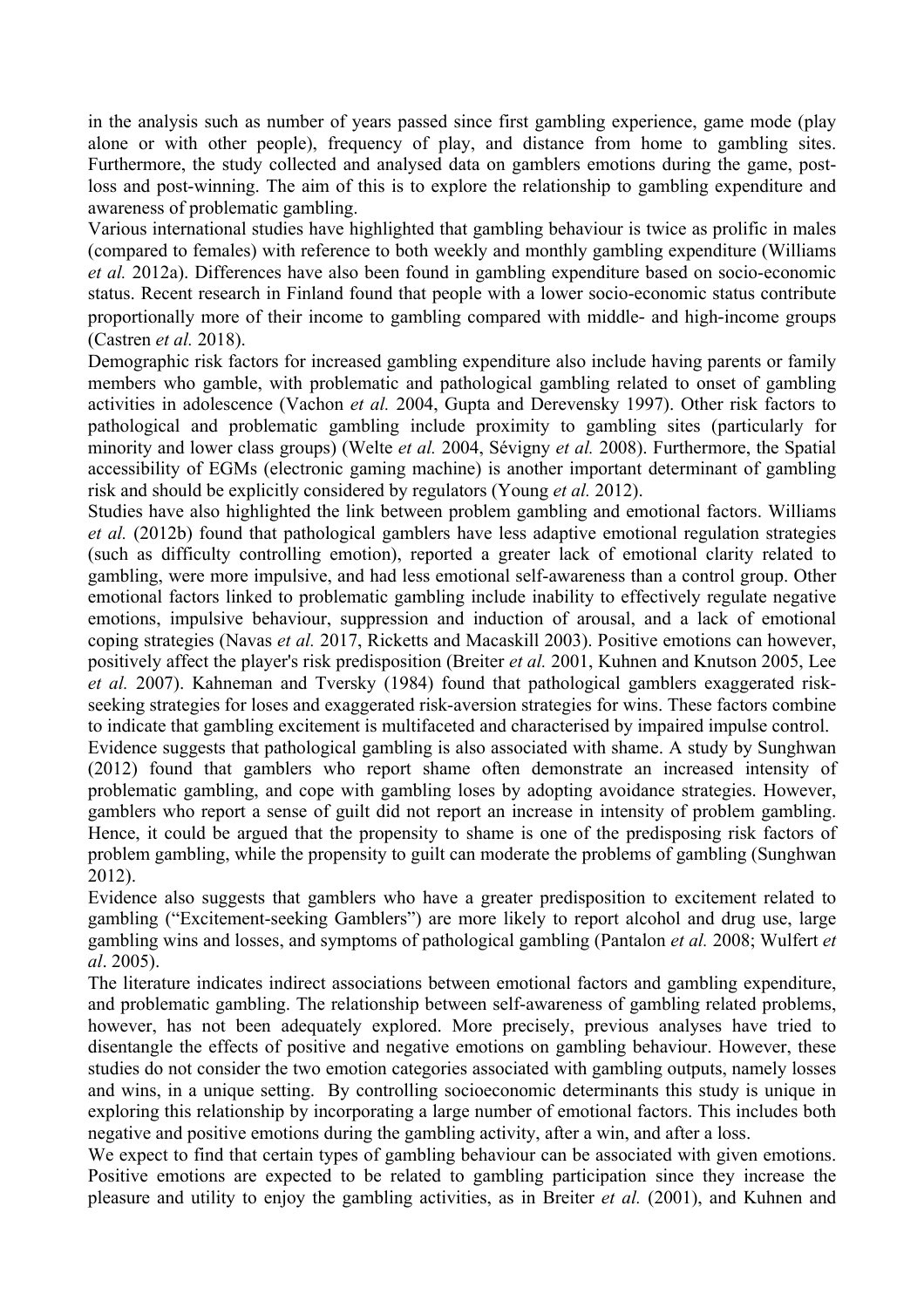Knutson (2005), while negative emotions are expected to be correlated with self-awareness of problematic gambling (Sunghwan 2012). As a novelty, the study aims to expand the analysis of the emotional factors in a larger setting in which we include several types of emotion and three gambling situations, namely during gambling activity, after a win, and after a loss. From the analysis of the combination of gambling situations and emotion typologies, we intend to analyse in which cases negative and positive emotions are associated with high gambling consumption and problematic gambling behaviour, since our hypothesis is that these interactions could change according to gambling situations. Our prediction is that losses will exacerbate the co-occurrence of negative emotions and gambling related problems while wins will be more associated with positive feeling and consequently with high gambling consumption.

## **3. Survey and data description**

The 34-items questionnaire used for this study was adapted from the South Oaks Gambling Screen (SOGS) developed by Lesieur and Blume (1987). Evidence suggests that the SOGS is a reliable and valid measure of social and problematic gambling (Stinchfield 2002, Gambino and Lesieur 2006).

The purpose and procedure of the study was explained to all eligible participants prior to the administration of the questionnaires. Participants were reassured that all individual identifiable information would be treated as confidential and would not be available to anyone outside the research team. Written informed consent was obtained from participants prior to joining the study. Typically, each questionnaire took 30 minutes (Bussu and Detotto 2015).

Self-report questionnaires (n=1298) were completed by participants at various gambling locations in Sardinia<sup>1</sup> (46% from the Province of Cagliari, 35% from the Province of Sassari, 11% from the Province of Nuoro, and 8% from the Province of Oristano). Although 1298 people completed the questionnaire, 102 of these were deemed as invalid (incomplete or illegible). Analysis was therefore based on a final sample of 1196 (92.1% of the dataset).

Participants ranged in age from 18-79 years with 77.7% of participants' males and 22.3% females. This gender disproportionality is consistent with research indicating that females exhibit less propensity to be involved in gambling (Bussu and Detotto 2015).

Questionnaire item responses varied from binary (yes/no), to a range of fixed choice responses, to open-ended responses. For example, item #28 provided the following question: "*Have you ever experienced any problems related to gambling?*" Respondents could choose either "*Yes*" or "*No*" and describe which types of gambling problems experienced (for example, sexual, emotional or economic problems). Another example is item (#20): "*On average how much do you bet every time you play?*" Four different response options were provided and respondents could choose only one. An index, *BET*, expresses these four options as follows: it values 1 for daily total bets of less than 10 Euros, 2 for those between 11 and 50 Euros, 3 for those between 50 and 300 Euros, 4 for those higher than 300 Euros. The distribution is the following: 55.9% of sample bets less than 10 Euros, 27.8% between 11 and 50 Euros, 14.2% between 50 and 300 Euros, 2.1% more than 300 Euros. A binary index, *BINBET*, is then calculated which values 1 if respondent's daily total bets are higher than 11 Euros.

Notably, 15.4% of the sample claimed to have had health, wealth, affective and/or relational problems directly as a result of their gambling. As expected these problems escalated with increased frequency of gambling expenditure. For example, 7.1% of the sample who gambled less than 10 Euros a day reported health, wealth, affective and relational problems, whilst 76% of the sample who gambled more than 300 Euros a day reported such problems<sup>2</sup> (see Table 1).

 $\overline{a}$ 

<sup>&</sup>lt;sup>1</sup> The questionnaires were collected in 4 bingo halls, 2 hippodromes and 18 betting outlets in Sardinia, which represent almost all of the betting venues at that time (only one betting outlet was excluded from our analysis since it did not give the permission to administer questionnaires on their premises).

 $2 \text{ n}$  terms of rates of problem gambling according the SOGS, 0.98% of complete questionnaires were classified as from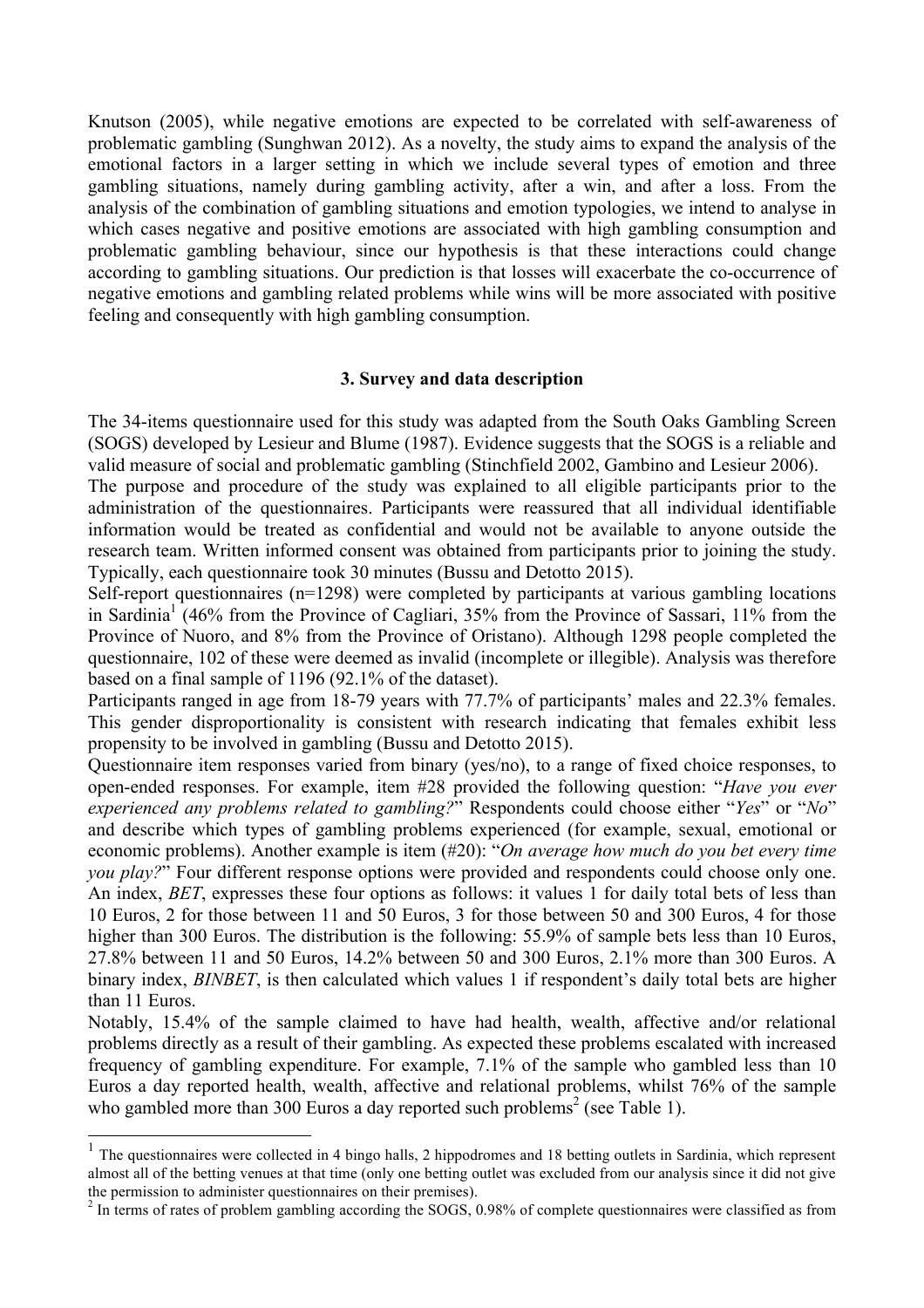## **Table 1. Description of variables**

| Variable                  | Description                                                                                                                                                                                                                                                                                                      | Obs  | Mean  |
|---------------------------|------------------------------------------------------------------------------------------------------------------------------------------------------------------------------------------------------------------------------------------------------------------------------------------------------------------|------|-------|
| <b>BINBET</b>             | 1 for bets higher than 50 euros; 0 otherwise                                                                                                                                                                                                                                                                     | 1196 | 0.44  |
| <b>BET</b>                | 1 for bets of less than 10 euros; 2 for bets between 11 and 50 euros; 3 for bets between 50<br>and 300 euros; 4 for bets higher than 300 euros.                                                                                                                                                                  | 1196 | 1.62  |
| <b>PROBLEM</b>            | 1 if the respondent states to be suffering from gambling-related problems, namely<br>economic, relational, labour, emotional and sexual problems, and 0 otherwise.                                                                                                                                               | 1196 | 0.15  |
| AGE                       | Age of the respondent.                                                                                                                                                                                                                                                                                           | 1154 | 34.70 |
| <b>FEMALE</b>             | 1 if the respondent is female.                                                                                                                                                                                                                                                                                   | 1196 | 0.22  |
| <b>DISTANCE</b>           | 1 for distances of less than 5 km; 2 for distances between 6 and 25 km; 3 if distances are<br>between 26 and 40 km; 4 if they are between 41 and 60 km; 5 if they are between 60 and<br>100 km; 6 if they are higher than 100 km.                                                                                | 1196 | 1.48  |
| <b>SINGLE</b>             | 1 if the respondent is single, and 0 otherwise.                                                                                                                                                                                                                                                                  | 1196 | 0.57  |
| <b>DIVORCED</b>           | 1 if the respondent is divorced, and 0 otherwise.                                                                                                                                                                                                                                                                | 1196 | 0.34  |
| WIDOW/ER                  | 1 if the respondent is a widow/er, and 0 otherwise.                                                                                                                                                                                                                                                              | 1196 | 0.07  |
| MARRIED                   | 1 if the respondent is married, and 0 otherwise.                                                                                                                                                                                                                                                                 | 1196 | 0.02  |
| <b>EDUCATION</b>          | 1 if the respondent is illiterate or unschooled; 2 if he/she has a primary school diploma; 3<br>if he/she has a middle school diploma; 4 if he/she has a secondary school diploma; 5 if<br>he/she has a tertiary degree; 6 if he/she has a post-graduate degree.                                                 | 1196 | 4.13  |
| <b>INCOME</b>             | 1 for income less than 10,000 euros; 2 for income between 10,000 and 15,000 euros; 3 for<br>income between $15,000$ and $20,000$ euros; 4 for income between $20,000$ and $30,000$ euros;<br>5 for income between 30,000 and 40,000 euros; 6 for income higher than 40,000 euros.                                | 998  | 2.71  |
| TIME_EXPERIENCE           | 1 if he/she was less than 15 years old; 2 if he/she was between 15 and 18 years old; 3 if<br>he/she was between 18 and 25 years old; 4 if he/she was between 26 and 30 years old; 5 if<br>he/she was between 31 and 45 years old; 6 if he/she was between 46 and 60 years old; 7 if<br>he/she was older than 60. | 907  | 3.04  |
| <b>PARENTS</b>            | 1 if the respondent's father, mother or grandparents gamble, and 0 otherwise.                                                                                                                                                                                                                                    | 1196 | 0.03  |
| <b>RELATIVES</b>          | 1 if the respondent's family (wife/husband or his/her children) gambles, and 0 otherwise.                                                                                                                                                                                                                        | 1196 | 0.02  |
| <b>WEEK TIMES</b>         | 1 if he/shenever gambles; 2 if he/she does it once; 3 if twice; 4 if three times; 5 if more<br>than 3 times.                                                                                                                                                                                                     | 1189 | 3.27  |
| N HOURS                   | 1 if he/she never gambles; 2 if he/she gambles for less than 30 minutes; 3 if he/she<br>gambles for 30 to 1 hour; 4 if he she gambles for 1 to 2 hours; 5 if he/she gambles for 2 to<br>4 hours; 6if he/she gambles for more than 4 hours.                                                                       | 1171 | 2.95  |
| <b>ALONE</b>              | 1 if the respondent usually plays alone, and 0 otherwise.                                                                                                                                                                                                                                                        | 1174 | 0.46  |
| WIN EUPHORIA              | 1 if the respondent is euphoric in case of win, and 0 otherwise.                                                                                                                                                                                                                                                 | 1196 | 0.36  |
| WIN PLEASURE              | 1 if the respondent feels pleasure in case of win, and 0 otherwise.                                                                                                                                                                                                                                              | 1196 | 0.51  |
| WIN SATISFACTION          | 1 if the respondent feels satisfied in case of win, and 0 otherwise.                                                                                                                                                                                                                                             | 1196 | 0.52  |
| WIN REPLAY                | 1 if the respondent feels an urge to try again in case of win, and 0 otherwise.                                                                                                                                                                                                                                  | 1196 | 0.18  |
| WIN OMNIPOTENCE           | 1 if respondent feels a sense of omnipotence in case of win, and 0 otherwise.                                                                                                                                                                                                                                    | 1196 | 0.03  |
| WIN OTHERS                | 1 if the respondent feels a different emotion from the ones listed before in case of win, and<br>0 otherwise.                                                                                                                                                                                                    | 1196 | 0.05  |
| LOSS GUILT                | 1 if the respondent feels a sense of guilt in case of loss, and 0 otherwise.                                                                                                                                                                                                                                     | 1196 | 0.11  |
| <b>LOSS FRUSTRATION</b>   | 1 if the respondent feels frustrated in case of loss, and 0 otherwise.                                                                                                                                                                                                                                           | 1196 | 0.06  |
| LOSS DISAPPOINTMENT       | 1 if the respondent is disappointed in case of loss, and 0 otherwise.                                                                                                                                                                                                                                            | 1196 | 0.61  |
| <b>LOSS EXCITEMENT</b>    | 1 if the respondent is excited in case of loss, and 0 otherwise.                                                                                                                                                                                                                                                 | 1196 | 0.06  |
| <b>LOSS ANGER</b>         | 1 if the respondent is angered in case of loss, and 0 otherwise.                                                                                                                                                                                                                                                 | 1196 | 0.26  |
| <b>LOSS REDEEM</b>        | 1 if the respondent feels some need of redeeming himself/herself in case of loss, and 0<br>otherwise.                                                                                                                                                                                                            | 1196 | 0.25  |
| LOSS LOW SELF ESTEEM      | 1 if the respondent has low self-esteem in case of loss, and 0 otherwise.                                                                                                                                                                                                                                        | 1196 | 0.01  |
| LOSS HELPLESSNESS         | 1 if the respondent feels helpless in case of loss, and 0 otherwise.                                                                                                                                                                                                                                             | 1196 | 0.03  |
| DURING EUPHORIA           | 1 if the respondent is euphoric during the game, and 0 otherwise.                                                                                                                                                                                                                                                | 1196 | 0.29  |
| <b>DURING PLEASURE</b>    | 1 if the respondent feels pleasure during the game, and 0 otherwise.                                                                                                                                                                                                                                             | 1196 | 0.47  |
| DURING SATISFACTION       | 1 if the respondent feels satisfied during the game, and 0 otherwise.                                                                                                                                                                                                                                            | 1196 | 0.26  |
| DURING ANXIETY            | 1 if the respondent is anxious during the game, and 0 otherwise.                                                                                                                                                                                                                                                 | 1196 | 0.26  |
| DURING EXCITEMENT         | 1 if the respondent is excited during the game, and 0 otherwise.                                                                                                                                                                                                                                                 | 1196 | 0.18  |
| <b>DURING FRUSTRATION</b> | 1 if the respondent feels frustrated during the game, and 0 otherwise.                                                                                                                                                                                                                                           | 1196 | 0.11  |
| <b>DURING ANGER</b>       | 1 if the respondent is angry during the game, and 0 otherwise.                                                                                                                                                                                                                                                   | 1196 | 0.01  |
| DURING_OTHERS             | 1 if the respondent feels a different emotion from the ones listed during the game, and 0<br>otherwise.                                                                                                                                                                                                          | 1196 | 0.05  |

Respondents were asked to report their emotions and psychological processes during their gambling activities as part of the questionnaire. Information was divided into three groups for the purpose of analysis: during the game, a win, or a loss. The rationale for this separation is the notion that emotions can affect a range of addictive behaviours, which in turn could impact on gambling expenditure (Bussu and Detotto 2015). That is, focusing on regulation and management of mood/emotions related to gambling control could lead to a failure in self-control and self-regulation

probable pathological gamblers.

 $\overline{a}$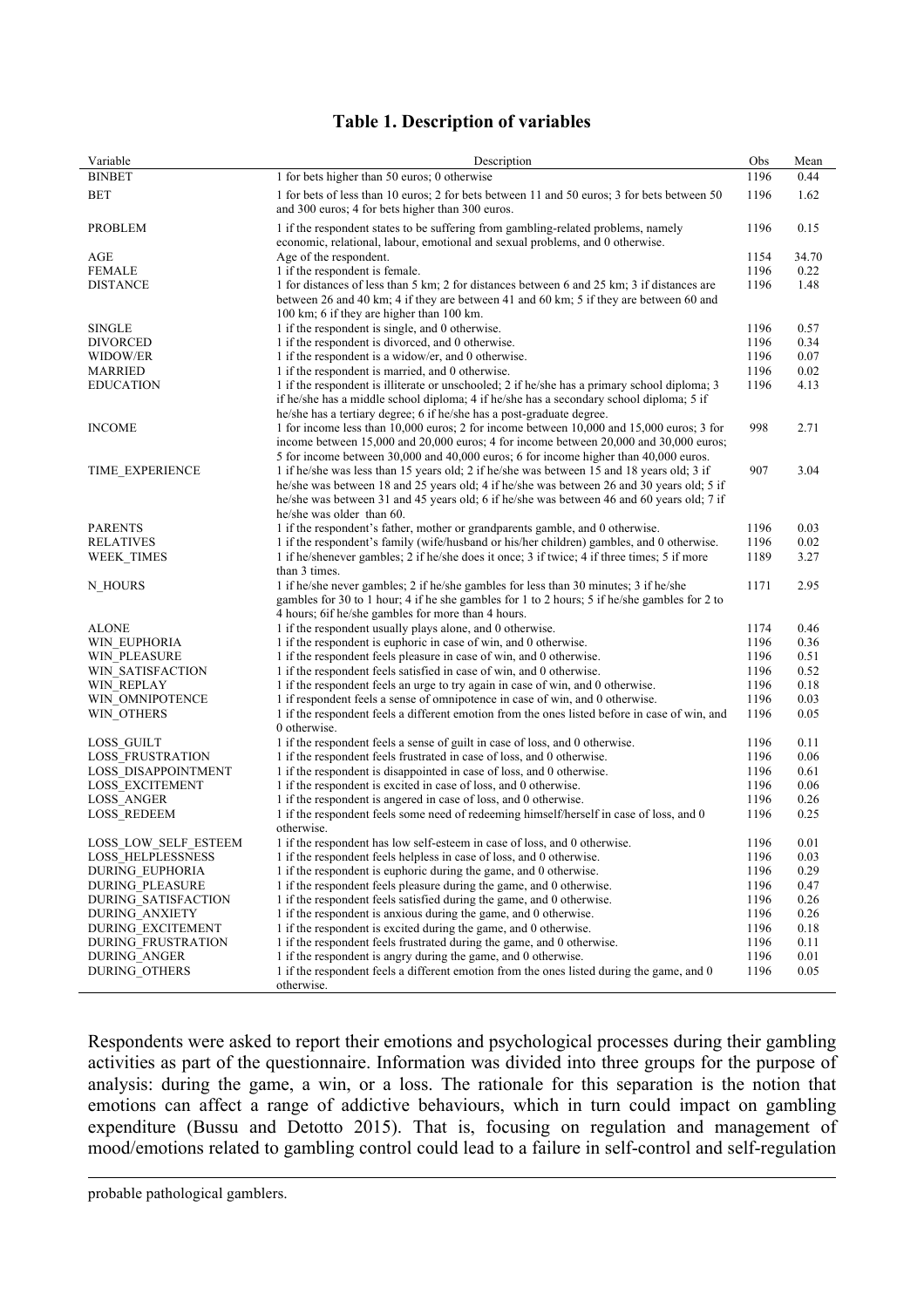in other areas such as substance misuse (Tice and Bratslavsky 2000).

Table 2 shows the cross-tabulation between emotions experienced and gambling consumption. Referring to emotions during the game, gamblers pass from euphoria to pleasure as daily gambling expenditure increases. With specific reference to emotional responses associated with positive gambling outputs, gamblers typically switch from pleasure to satisfaction and, then, to the impulse to replay as the daily expenditures increases. This relationship between gambling and happiness or satisfaction has also been found in other studies (Dixon *et al.* 2013, McNeilly and Burke 2000). Finally, in the case of loss, the most consistent emotion is disappointment. This relationship was not found for high expenditure gamblers who are more likely to experience feelings of anger in response to loss.

| Emotions                   | $BET = 1$ | $BET = 2$ | $BET = 3$ | $BET = 4$ |
|----------------------------|-----------|-----------|-----------|-----------|
| DURING EUPHORIA            | 28.84%    | 31.92%    | 25.88%    | 20.00%    |
| <b>DURING PLEASURE</b>     | 47.08%    | 47.52%    | 48.23%    | 36.00%    |
| <b>DURING SATISFACTION</b> | 25.85%    | 25.60%    | 32.35%    | 24.00%    |
| <b>DURING ANXIETY</b>      | 22.42%    | 31.92%    | 27.64%    | 32.00%    |
| DURING EXCITEMENT          | 14.64%    | 22.28%    | 26.47%    | 32.00%    |
| <b>DURING FRUSTRATION</b>  | 13.75%    | $7.53\%$  | 7.05%     | 12.00%    |
| <b>DURING ANGER</b>        | 0.89%     | 1.80%     | 4.70%     | 8.00%     |
| <b>DURING OTHERS</b>       | 4.48%     | 4.21%     | 5.88%     | 28.00%    |
| <b>WIN EUPHORIA</b>        | 37.66%    | 34.63%    | 36.47%    | 36.00%    |
| <b>WIN PLEASURE</b>        | 53.36%    | 52.10%    | 46.47%    | 32.00%    |
| WIN SATISFACTION           | 50.82%    | 56.32%    | 51.76%    | 32.00%    |
| WIN REPLAY                 | 10.61%    | 25.00%    | 31.17%    | 56.00%    |
| WIN OMNIPOTENCE            | 1.49%     | $3.31\%$  | 8.82%     | 28.00%    |
| <b>WIN OTHERS</b>          | 5.97%     | 3.36%     | 4.70%     | 12.00%    |
| LOSE GUILT                 | 10.31%    | 15.06%    | 12.94%    | 8.00%     |
| <b>LOSE FRUSTRATION</b>    | 5.23%     | 5.12%     | 14.70%    | 12.00%    |
| <b>LOSE DISAPPOINTMENT</b> | 63.97%    | 60.84%    | 52.94%    | 40.00%    |
| LOSE EXCITEMENT            | 4.03%     | 8.43%     | 8.23%     | 12.00%    |
| <b>LOSE ANGER</b>          | 23.01%    | 28.01%    | 34.70%    | 48.00%    |
| <b>LOSE REDEEM</b>         | 20.92%    | 28.91%    | 32.94%    | 32.00%    |
| LOSE LOW SELF ESTEEM       | 0.74%     | 2.10%     | 1.76%     | 8.00%     |
| <b>LOSE HELPLESSNESS</b>   | 2.69%     | 3.31%     | 4.11%     | 16.00%    |

#### **Table 2. Cross-tabulation between gambling expenditures (BET) and emotions during and in response to gambling**

#### **4. Framework approach and analysis**

.

Extending the empirical literature on gambling behaviour (Layton and Worthington 1999, Worthington *et al.* 2007, Tan *et al.* 2010, Bussu and Detotto 2015), this study incorporated a bivariate probit model (illustrated below) to explore the relationship between socio-economic and emotional factors and both gambling expenditure and gambling-related problems. The econometric model can be expressed as follows:

$$
y_{1i} = X_{1i}\beta_1 + e_{1i}
$$
  
\n
$$
y_{2i} = Z_i\gamma + X_{2i}\beta_1 + e_{2i}
$$
\n(1a)

for  $i = 1, 2, ..., n$ . Model (1a)-(1b) constitutes a system of equations (Cameron and Trivedi 2009), where  $y_{1i}$  and  $y_{2i}$  represent two binary variables. In our case,  $y_{1i}$  indicates the individual attitude to gambling amounts higher than 11 Euros, i.e. *BINBET*, while *y2i* is the respondents' self-report response of the social problems caused by gambling activities, i.e. *PROBLEM* (Moscovici and Duveen 2000)*.* In other words, the latter variable reflects respondents' answer to questionnaire item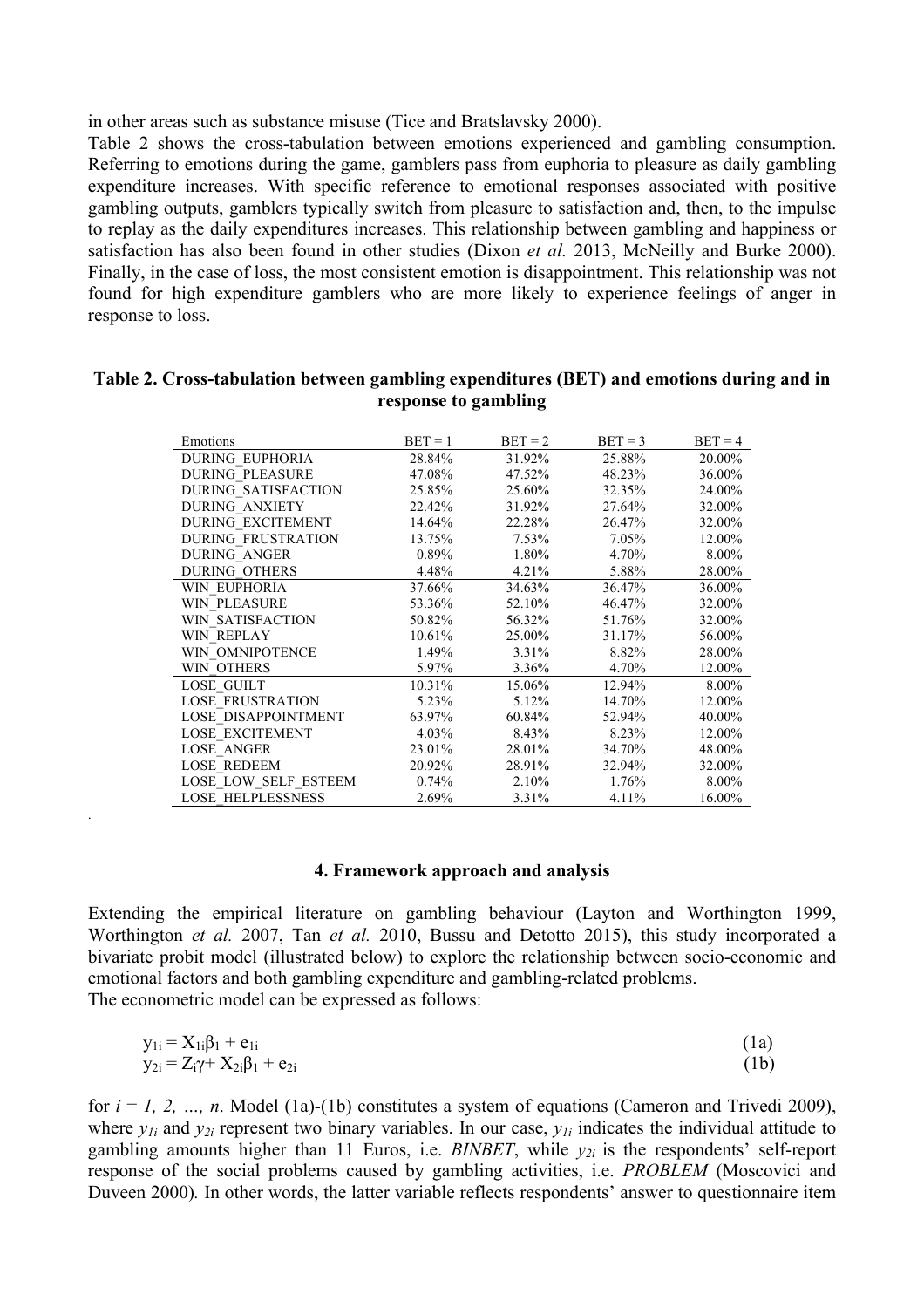#28 (self-reported problems directly related to gambling). Finally, the variable *Z* (*BET)* is the four stated gambling daily expenditure classes (1 for bets of less than 10 euros, 2 for bets between 11 and 50 euros, 3 for bets between 50 and 300 euros, 4 for bets higher than 300 euros).

In (1a)-(1b), the endogenous  $y_{1i}$  is simultaneously determined with  $y_{2i}$ . Hence,  $X_1$  and  $X_2$  are observed matrices,  $\beta_l$  and  $\beta_2$  are vectors of parameters,  $\gamma$  is the scale that represents the effect of  $Z_i$ on  $y_{2i}$ . Finally,  $e_1$  and  $e_2$  are two error terms. These are normally distributed as bivariates with a correlation *ρ* and uncorrelated with the explanatory variables (i.e.  $E(X_i, e_{1i}) = 0$  and  $E(X_i, e_{2i}) = 0$ ).

Vectors of explanatory variables that affect both gambling expenditures and other addictions are in *X<sup>1</sup>* and *X2*. More precisely, the latter includes socio-demographic and economic characteristics of individuals in the sample.  $AGE<sub>i</sub>$  represents the age of the *i*-th respondent, while *FEMALE<sub>i</sub>* is a dummy variable that has a value of one if the player is female. *SINGLE*, *DIVORCED*, *WIDOWER*  and *MARRIED* are dummies that indicate the family status of the gamblers. According to Sawkins and Dickie (2002), and Worthington *et al.* (2007), age positively affects the propensity to gamble among American and Australian gamblers. Scott and Garen (1994), Niffenegger and Muuka (2001) and Welte *et al.* (2004) alternatively, found a negative correlation between age and gambling. Perhaps there is a "peak age" for gambling expenditure as Mikesell (1991) found that gambling expenditure increases with age, up to 44 years of age.

*DISTANCE* measures the distance in kilometres between the respondents' residences and their habitual gambling places. Longer distances to travel to gambling sites may be associated with higher cost for travel ( $\&$  hence budget constraints for gambling), or longer travel distances to gambling sites may be associated with a commitment to gambling and greater expenditure on gambling. *EDUCATION* and *INCOME* refers to individual education and income level. According to Winters *et al.* (1993), a negative relationship exists between education and the risk of pathological gambling, with more educated people more risk averse (Scott and Garen 1994, Stranahan and Borg 1998). Such findings were not confirmed by Niffenegger and Muuka (2001) who found that people with tertiary education, on average, spend more in lotteries than other groups. A positive correlation between *INCOME* and gambling expenditure is expected given the potentially higher proportion of disposable income (Mikesell 1991) confirms such positive correlation, although the share of per capita spending on gambling decreases as income becomes higher.

*TIME\_EXPERIENCE* measures the number of years passed since first gambling experience. A positive relationship is expected between gambling expenditure and years of gambling (Bolen and Boyd 1968). *ALONE* is a dummy variable with a value of one if the gambler usually plays alone.

*PARENTS* and *RELATIVES* are two dummy variables. A value of one is given if the parents and grandparents were gamblers and if other members of the family (wife/husband and children) gamble regularly. This allows for the researcher to control for the family behaviour of gamblers. In both, the parents and relatives gambling experience, a positive relationship is expected (Gupta and Derevensky 1997, Welte *et al.* 2004).

*WEEK\_TIMES* and *N\_HOURS* indicates the number of times per week and the number of hours per day in which respondents gamble. Since problematic gamblers tend to increase their "dose" over time, a positive sign is expected for both variables.

The last set of variables includes emotional dummies that can affect gamblers' behaviour. That is, the feelings and psychological processes of gamblers during their gambling activities were collected. The information is divided in three groups according to whether such feelings were experienced during the game, in case of win, and in case of loss.

The first set of dummies represents the feelings in case of win: *WIN\_EUPHORIA*, *WIN\_PLEASURE*, *WIN\_SATISFACTION*, *WIN\_REPLAY*, *WIN\_OMNIPOTENCE* and *WIN\_OTHERS*. The variable *WIN\_EUPHORIA* measures 1 (one) if the respondent is euphoric in case of win, and 0 (zero) otherwise. *WIN\_PLEASURE* and *WIN\_SATISFACTION* indicate the respondent's feelings of pleasure and satisfaction in case of win. *WIN\_REPLAY* represents the gamblers desire to replay immediately. *WIN\_OMNIPOTENCE* is a dummy variable. A value of one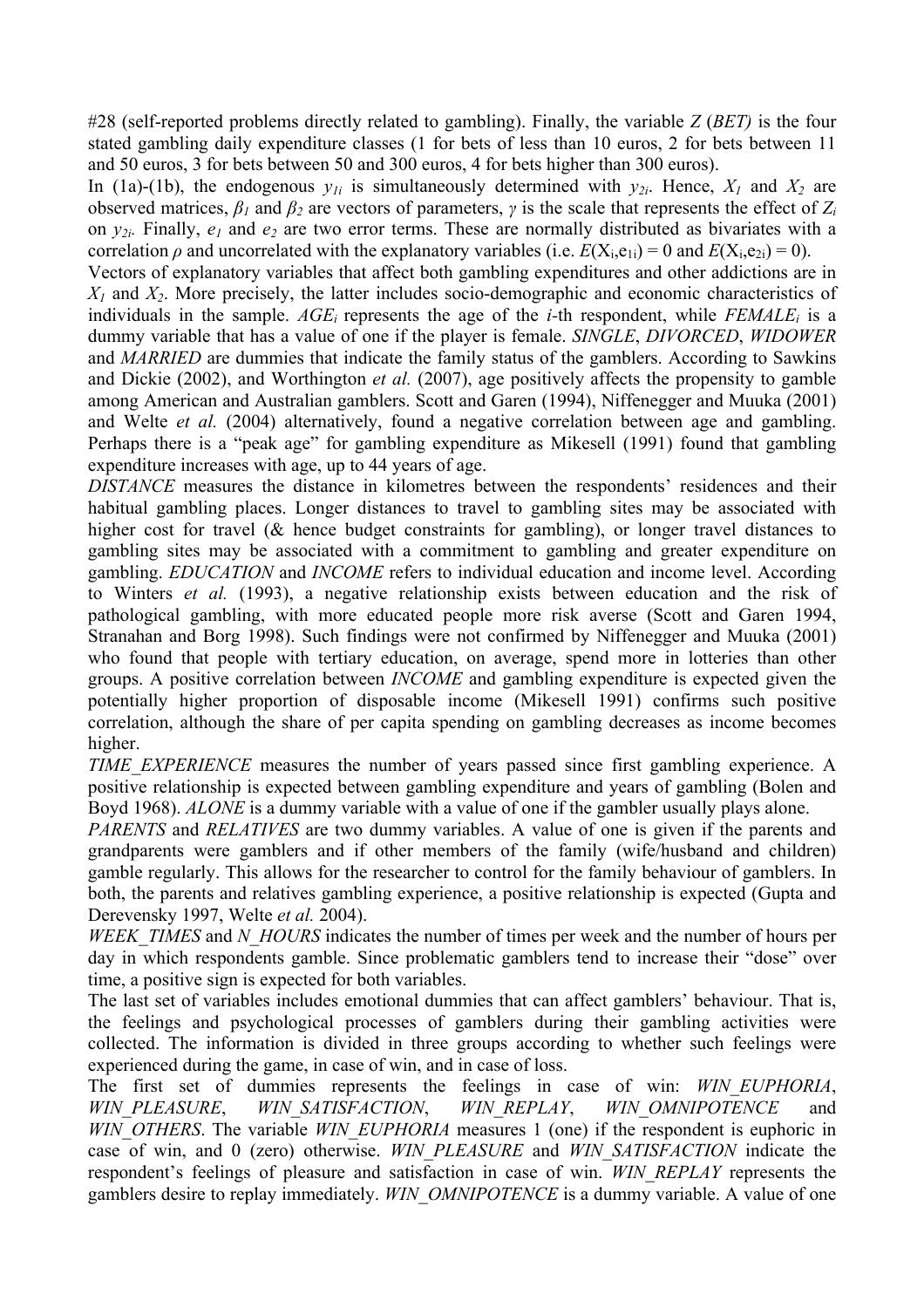indicates that the gambler feels a sense of omnipotence. Finally, *WIN\_OTHERS* represent other emotions not listed.

The second group of covariates represents the feelings in case of loss: *LOSS\_GUILT*, *LOSS\_FRUSTRATION*, *LOSS\_DISAPPOINTMENT*, *LOSS\_EXCITEMENT*, *LOSS\_ANGER*, *LOSS\_REDEEM*, *LOSS\_LOW\_SELF\_ESTEEM* AND *LOSS\_HELPLESSNESS*. In detail, *LOSS GUILT* is a dummy variable where 1 represents a sense of guilt in case of loss and 0 otherwise. *LOSS\_FRUSTRATION* represents the situation in which the gambler feels frustrated in case of loss. *LOSS\_DISAPPOINTMENT*, *LOSS\_EXCITEMENT* AND *LOSS\_ANGER* indicate the case in which the respondent is disappointed, excited and angered, respectively. *LOSS\_REDEEM*  AND *LOSS* HELPLESSNESS assumes the value of 1 when the respondent feels the need to redeem himself/herself and/or feels helpless. *LOSS LOW SELF ESTEEM* is associated with low selfesteem.

Finally, the third set of variables accounts for the gamblers' emotions during the game: *DURING\_EUPHORIA*, *DURING\_PLEASURE*, *DURING\_SATISFACTION*, *DURING\_ANXIETY*, *DURING\_EXCITEMENT*, *DURING\_FRUSTRATION*, *DURING\_ANGER* and *DURING\_OTHERS*. *DURING\_EUPHORIA* indicates that respondents feel euphoria whilst gambling. *DURING\_PLEASURE* and *DURING\_SATISFACTION* represent positive emotions: with a value 1 indicating that the respondent feels pleasure and satisfaction. *DURING\_ANXIETY*, *DURING\_EXCITEMENT* and *DURING\_ANGER* indicates that the respondents are anxious, excited and angry during the gamble. *DURING\_FRUSTRATION* is associated with frustrating emotions while *DURING* OTHERS indicates if the respondent feels a different emotion from the ones listed during the game (value of 1), and 0 otherwise.

All the above-mentioned variables are included in both matrices *X*, except for *DISTANCE,*  representing the exclusion restriction, which is included in  $X<sub>1</sub>$  and not in $X<sub>2</sub>$ . In other words, we expect that the distance between respondents' residences and their habitual gaming places correlates with gambling expenditures but not the respondents' gambling-related problems.

Table 1 gives a short description and summarises descriptive statistics of all variables. The average age of the sample is 34.7 years. The majority of the sample are male (88%). In relation to the emotions felt in case of win or loss, 52.7% and 52.1% of the sample experience satisfaction or pleasure after a win results, while disappointment occurs for 61.7% after a loss.

As shown in Table 1 (3<sup>rd</sup> column), some variables have missing values. For example, *INCOME* (16.5%), *AGE* (3.5%), *TIME*\_*EXPERIENCE* (24.1%), *WEEK*\_*TIMES* (0.5%), *N\_HOURS* (2.1%) and *ALONE* (1.8%). As a result, the number of complete rows is about 60% of the data set. In order to address those missing values a regression based imputation method is employed for the missing data by using the "mi impute chained" command of STATA (Version 14). The linear approach imputation is also used for *AGE*, while the logit approach is employed for the categorical variable *ALONE*. For the other ordinal variables (*INCOME*, *TIME*\_*EXPERIENCE*, *WEEK*\_*TIMES* and *N* HOURS) the ordered probit is used. The three multiple imputation methods are therefore implemented based on different approaches to perform multiple imputation for continuous and categorical variables (Rubin 1987, Raghunathan *et al.* 2001, Van Buuren 2007). Following this procedure, 100 imputed datasets are obtained. The effect of imputation is tested by generating a binary  $(0/1)$  variable to represent unimputed/imputed data and included in the model. The coefficient for the variable was not significant, an indication that the imputation process did not change the results.

## **5. Results and discussion**

Results of the bivariate probit (see Table 3) using both gambling expenditures (*BINBET*) and the respondents' admission to gambling-related problems (*PROBLEM*). The significant *ρ* statistic (=- 0.219; p-value  $< 0.10$ ) provides evidence of the dependence of the two equations, justifying the use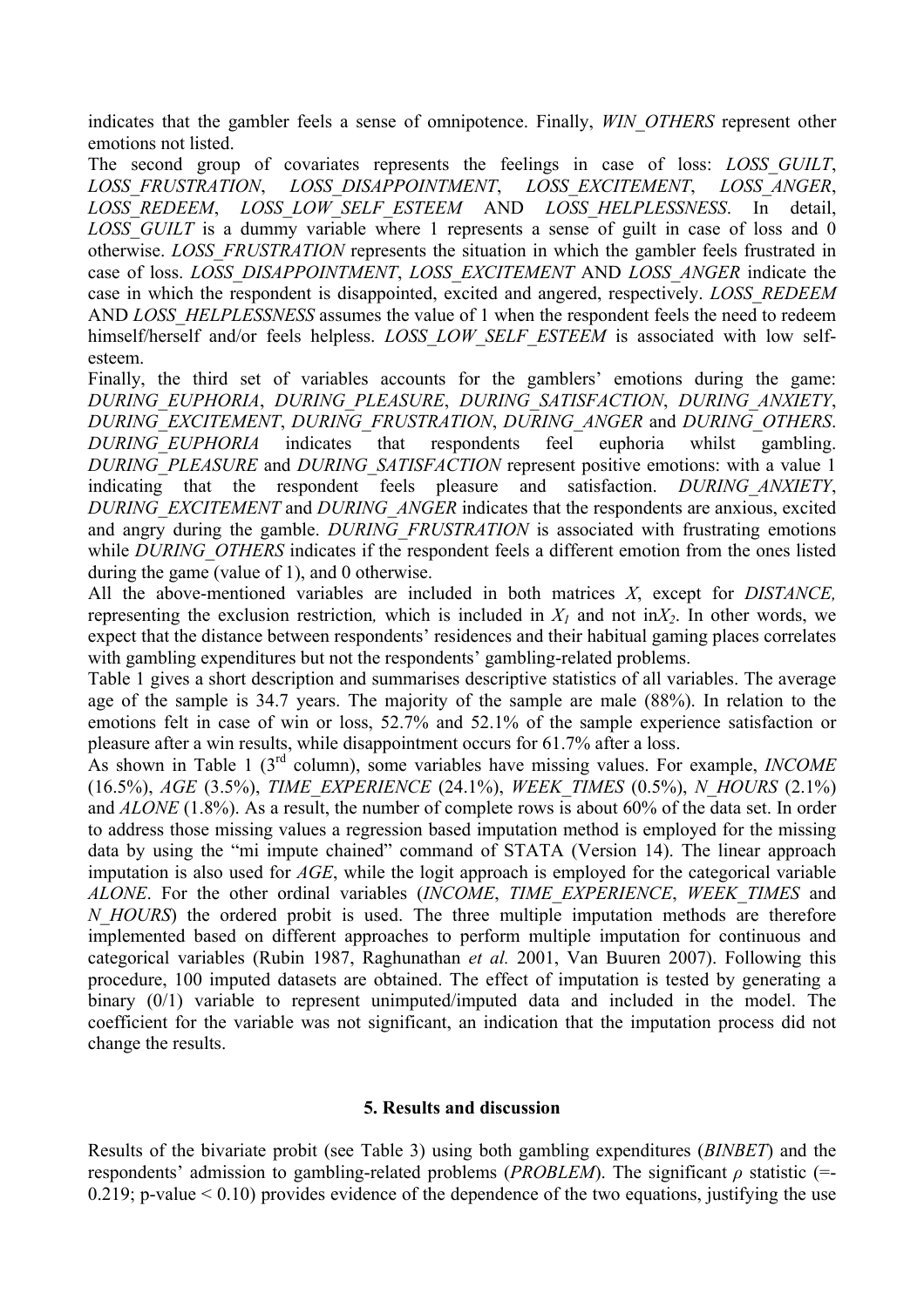of a bivariate model.

The average Relative Variance Increase (RVI) reports the average relative increase (averaged over all coefficients) in variance of the estimates due to missing values. The closer this number is to zero, the less effect missing data have on the variance of the estimate. In our case, average RVI is very small (0.016).

Largest Fraction Missing Information (FMI) reports the largest coefficient estimates due to nonresponse (White *et al.* 2011). It provides an estimate of the minimum number of imputations to be used in the analysis. A rule of thumb is that the number of imputations has to be higher than 100  $\times$  FMI in order to obtain adequate level of reproducibility of multiple imputation analysis. In our example, the largest FMI is 0.214 and the number of imputations is 100. This exceeds the required number of imputations:  $22 (= 100 \times 0.214)$  according to this rule. Finally, the F-test on the joint significance of the coefficients is beyond the critical value (at 99% level confidence). The RVI, FMI and F-test provides evidence for a robust index of goodness of fit for the model.

As expected, *BET* (=0.410; p-value  $\leq$  0.01) is highly significant and positive, i.e. the higher the average daily bet the more likely it is that gambling problems will occur. Income, first age experience and playing alone also negatively correlate with respondent's awareness of gamblingrelated problems. Taken together, gamblers with high disposable income, who begin gambling later in life, largely gamble on their own understood their eventual problematic gambling condition much less frequently. Furthermore, having relatives and parents involved in gambling activities increases respondents' awareness. The frequency of gambling also interacts with problematic gambling, with frequency of gambling directly correlated to problematic gambling.

As expected, no positive emotional factors can be associated with awareness of gambling-related problems. Notably, the sense of excitement both during the gamble and after loss, and the sense of guilt and frustration after a loss increase respondents' problematic gambling likelihood.

The *BINBET* equation indicates that distance, education, income, week frequency and daily gambling duration increase gambling expenditure. Furthermore, single, divorced and widowed individuals are more likely to gamble compared to married people. Interestingly, *DISTANCE*, *WEEK\_TIMES* and *N\_HOURS* increase the probability of gamblers betting higher values, which indicates that gambling expenditure increases as the distance travelled increases, and the weekly and daily frequency increase. Such findings empirically support the notion that problematic gamblers look for ways to increase their "dose" both in terms of time and money allocated for gambling activities. Finally, evidence suggests that gambling expenditure decreases when gamblers replay events after a win (*WIN\_REPLAY*) and that gambling expenditure increases if gamblers are frustrated whilst gambling (*DURING\_FRUSTATION*). Results remain unchanged despite the analysis performed using different thresholds to determine the binary dependent variable (*BINBET*). As indicated in Model (2), an interaction variable, namely "*TIME\_EXPERIENCE*×*BET*" is inserted among the regression to check for the presence of a trade-off between the first experience age and gambling bets. According to the statistical test on the significance of the coefficients in column (3) of Model (2), an interaction is evident. Gambling initiation age is negatively correlated with the likelihood of gambling-related problems, however the size of this interaction reduces as expenditure increases. Similarly, the effects of gambling expenditure on problematic gambling are stronger for older gambling initiators.

In relation to the emotional factors during or at the end of the play, two indicators, namely *WIN\_REPLAY* and *WIN\_OMNIPOTENCE*, are statistically significant. As expected, those gamblers who exhibit the willingness to replay or a sense of omnipotence after a win tend to have a higher probability to bet more than other players. In this model, there appears to be no effect of the emotions felt during the gambling activities or after a loss. In this sense, emotions associated with positive events (win only) seem to play a relevant role in explaining the amount of money allocated for gambling.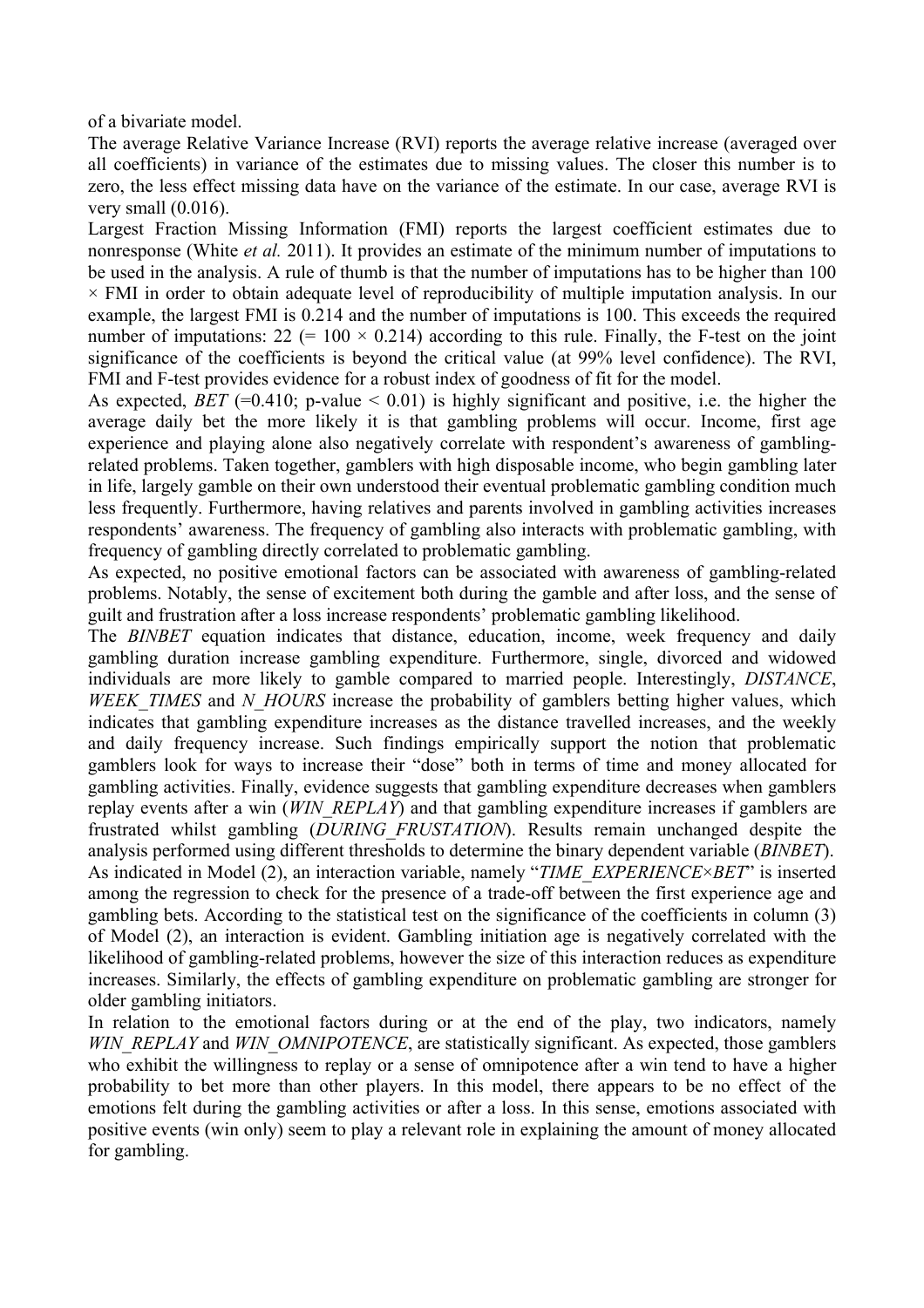|                                           |                                                        | Model $(1)$ |                |                                            | Model(2)         |         |                |          |  |
|-------------------------------------------|--------------------------------------------------------|-------------|----------------|--------------------------------------------|------------------|---------|----------------|----------|--|
|                                           | Dependent variable:<br>Dependent variable:             |             |                | Dependent variable:<br>Dependent variable: |                  |         |                |          |  |
|                                           | <b>BINBET</b>                                          |             | <b>PROBLEM</b> |                                            | <b>BET</b>       |         | <b>PROBLEM</b> |          |  |
|                                           | Coeff.                                                 | Std. Er.    | Coeff.         | Std.Er.                                    | Coeff.           | Std.Er. | Coeff.         | Std.Err. |  |
| <b>BET</b>                                |                                                        |             | $0.410***$     | (0.132)                                    |                  |         | 0.099          | (0.185)  |  |
| AGE                                       | 0.001                                                  | (0.005)     | 0.002          | (0.006)                                    | 0.001            | (0.005) | 0.002          | (0.006)  |  |
| <b>FEMALE</b>                             | $-0.071$                                               | (0.106)     | $-0.133$       | (0.148)                                    | $-0.073$         | (0.106) | $-0.137$       | (0.149)  |  |
| <b>DISTANCE</b>                           | $0.074*$                                               | (0.041)     |                |                                            | $0.074*$         | (0.041) |                |          |  |
| SINGLE                                    | $0.649*$                                               | (0.390)     | 0.132          | (0.504)                                    | $0.654*$         | (0.390) | 0.086          | (0.501)  |  |
| <b>DIVORCED</b>                           | $0.816**$                                              | (0.377)     | 0.220          | (0.502)                                    | $0.820**$        | (0.376) | 0.171          | (0.499)  |  |
| WIDOW/ER                                  | 0.988**                                                | (0.405)     | 0.448          | (0.522)                                    | 0.995**          | (0.405) | 0.372          | (0.520)  |  |
| <b>EDUCATION</b>                          | $0.057*$                                               | (0.034)     | 0.048          | (0.045)                                    | $0.056*$         | (0.034) | 0.041          | (0.046)  |  |
| <b>INCOME</b>                             | $0.104***$                                             | (0.032)     | $-0.112***$    | (0.043)                                    | $0.104***$       | (0.032) | $-0.111***$    | (0.042)  |  |
| TIME EXPERIENCE                           | $-0.021$                                               | (0.041)     | $-0.094*$      | (0.054)                                    | $-0.020$         | (0.041) | $-0.325***$    | (0.118)  |  |
| TIME_EXPERIENCE * BET                     |                                                        |             |                |                                            |                  |         | $0.121**$      | (0.050)  |  |
| <b>PARENTS</b>                            | 0.179                                                  | (0.258)     | $0.932***$     | (0.289)                                    | 0.184            | (0.259) | $0.960***$     | (0.291)  |  |
| <b>RELATIVES</b>                          | $0.767**$                                              | (0.329)     | $1.302***$     | (0.283)                                    | $0.780**$        | (0.330) | $1.341***$     | (0.287)  |  |
| WEEK_TIMES                                | $0.266***$                                             | (0.037)     | $0.170***$     | (0.053)                                    | $0.266***$       | (0.037) | $0.172***$     | (0.053)  |  |
| N HOURS                                   | $0.297***$                                             | (0.034)     | $0.133**$      | (0.051)                                    | $0.297***$       | (0.034) | $0.136***$     | (0.050)  |  |
| <b>ALONE</b>                              | 0.034                                                  | (0.087)     | $-0.258**$     | (0.114)                                    | 0.035            | (0.087) | $-0.264**$     | (0.113)  |  |
| WIN EUPHORIA                              | $-0.047$                                               | (0.107)     | $-0.104$       | (0.155)                                    | $-0.048$         | (0.107) | $-0.089$       | (0.156)  |  |
| WIN PLEASURE                              | $-0.028$                                               | (0.098)     | $-0.124$       | (0.139)                                    | $-0.028$         | (0.098) | $-0.115$       | (0.140)  |  |
| WIN SATISFACTION                          | 0.047                                                  | (0.102)     | $-0.036$       | (0.149)                                    | 0.046            | (0.102) | $-0.022$       | (0.151)  |  |
| <b>WIN REPLAY</b>                         | $0.398***$                                             | (0.123)     | 0.200          | (0.160)                                    | $0.397***$       | (0.123) | 0.195          | (0.161)  |  |
| WIN OMNIPOTENCE                           | 0.397                                                  | (0.276)     | 0.097          | (0.295)                                    | 0.392            | (0.275) | 0.111          | (0.287)  |  |
| WIN OTHERS                                | 0.006                                                  | (0.222)     | 0.037          | (0.288)                                    | 0.003            | (0.222) | 0.112          | (0.294)  |  |
| <b>LOSE GUILT</b>                         | $-0.002$                                               | (0.132)     | $0.330**$      | (0.153)                                    | $-0.001$         | (0.132) | $0.331**$      | (0.151)  |  |
| <b>LOSE FRUSTRATION</b>                   | 0.138                                                  | (0.166)     | $0.402**$      | (0.196)                                    | 0.138            | (0.166) | $0.413**$      | (0.161)  |  |
| LOSE DISAPPOINTMENT                       | $-0.011$                                               | (0.095)     | $-0.031$       | (0.124)                                    | $-0.011$         | (0.095) | $-0.043$       | (0.125)  |  |
| LOSE EXCITEMENT                           | 0.147                                                  | (0.184)     | $0.514***$     | (0.193)                                    | 0.150            | (0.184) | $0.507***$     | (0.192)  |  |
| LOSE_ANGER                                | $-0.108$                                               | (0.105)     | 0.124          | (0.135)                                    | $-0.107$         | (0.105) | 0.112          | (0.135)  |  |
| <b>LOSE REDEEM</b>                        | 0.141                                                  | (0.110)     | $-0.050$       | (0.138)                                    | 0.141            | (0.110) | $-0.059$       | (0.136)  |  |
| LOSE_LOW_SELF_ESTEEM                      | 0.231                                                  | (0.351)     | 0.208          | (0.322)                                    | 0.224            | (0.349) | 0.238          | (0.325)  |  |
| <b>LOSE HELPLESSNESS</b>                  | 0.140                                                  | (0.269)     | 0.106          | (0.319)                                    | 0.141            | (0.268) | 0.178          | (0.315)  |  |
| DURING_EUPHORIA                           | $-0.058$                                               | (0.106)     | 0.196          | (0.142)                                    | $-0.057$         | (0.106) | 0.187          | (0.132)  |  |
| DURING_PLEASURE                           | $-0.080$                                               | (0.100)     | 0.025          | (0.131)                                    | $-0.078$         | (0.100) | 0.009          | (0.147)  |  |
| DURING SATISFACTION                       | $-0.112$                                               | (0.111)     | $-0.058$       | (0.146)                                    | $-0.112$         | (0.111) | $-0.046$       | (0.146)  |  |
| DURING ANXIETY                            | 0.123                                                  | (0.115)     | 0.132          | (0.146)                                    | 0.123            | (0.115) | 0.111          | (0.146)  |  |
| DURING EXCITEMENT                         | 0.122                                                  | (0.121)     | $0.273*$       | (0.138)                                    | 0.122            | (0.121) | $0.264*$       | (0.140)  |  |
| DURING FRUSTRATION                        | $-0.299*$                                              | (0.160)     | 0.075          | (0.226)                                    | $-0.299*$        | (0.160) | 0.059          | (0.226)  |  |
| <b>DURING ANGER</b>                       | 0.163                                                  | (0.331)     | $-0.643$       | (0.513)                                    | 0.169            | (0.331) | $-0.703$       | (0.494)  |  |
| <b>DURING OTHERS</b>                      | $-0.021$                                               | (0.237)     | $0.446*$       | (0.268)                                    | $-0.022$         | (0.238) | $0.453*$       | (0.272)  |  |
|                                           |                                                        |             |                |                                            |                  |         |                |          |  |
| AVERAGE RVI                               |                                                        | 0.016       |                |                                            | 0.018            |         |                |          |  |
| <b>LARGEST FMI</b>                        | 0.214                                                  |             |                |                                            | 0.214            |         |                |          |  |
| <b>RHO</b>                                | $-0.219*(0.136)$                                       |             |                |                                            | $-0.252*(0.130)$ |         |                |          |  |
| N. OBS                                    |                                                        | 1196        |                |                                            |                  |         | 1196           |          |  |
| <b>IMPUTATIONS</b>                        | 100                                                    |             |                |                                            | 100              |         |                |          |  |
| F-TEST                                    | $F(72, 1192.9) = 8.24***$<br>$F(73, 1192.9) = 8.26***$ |             |                |                                            |                  |         |                |          |  |
| $\sim$ $\sim$ $\sim$ $\sim$ $\sim$ $\sim$ |                                                        |             |                |                                            |                  |         |                |          |  |

## **Table 3. Results of the bivariate probit regression (Multiple-imputation estimates)**

\* *p-value* < 0.1; \*\* *p-value* < 0.05; \*\*\* *p-value* < 0.01. Standard errors are in parenthesis.

The emotions in a win, loss and during gambling relate with the probability of respondents suffering from malaise. Those players who experience guilt (*LOSS\_GUILT*) and frustration (*LOSS\_FRUSTATION*) when they lose are more likely to have gambling-related problems. Hence, negative feelings arising from a loss can be a positive self-regulatory factor by allowing gamblers the opportunity recognise their condition and associated problems. In other words, the sense of guilt and frustration could be used as an indicator allowing specialists to identify gamblers at risk of a problematic condition.

As emotional factors can be correlated (or co-morbid), a number of different model specifications have been run to explore the relationship between emotions and gambling behaviours. Table 4 indicates that including the emotional factors by group. In the case of a gambling win the willingness to replay (*WIN REPLAY*) seems to be the incentive to increase bets and to become aware of problematic gambling. In the case of gambling loss, excitement (*LOSE\_EXCITEMENT*) and low self-esteem (*LOW\_SELF\_ESTEEM*) increases the gambling likelihood, whilst negative feelings such as frustration (*LOSE\_FRUSTRASTRION*), disappointment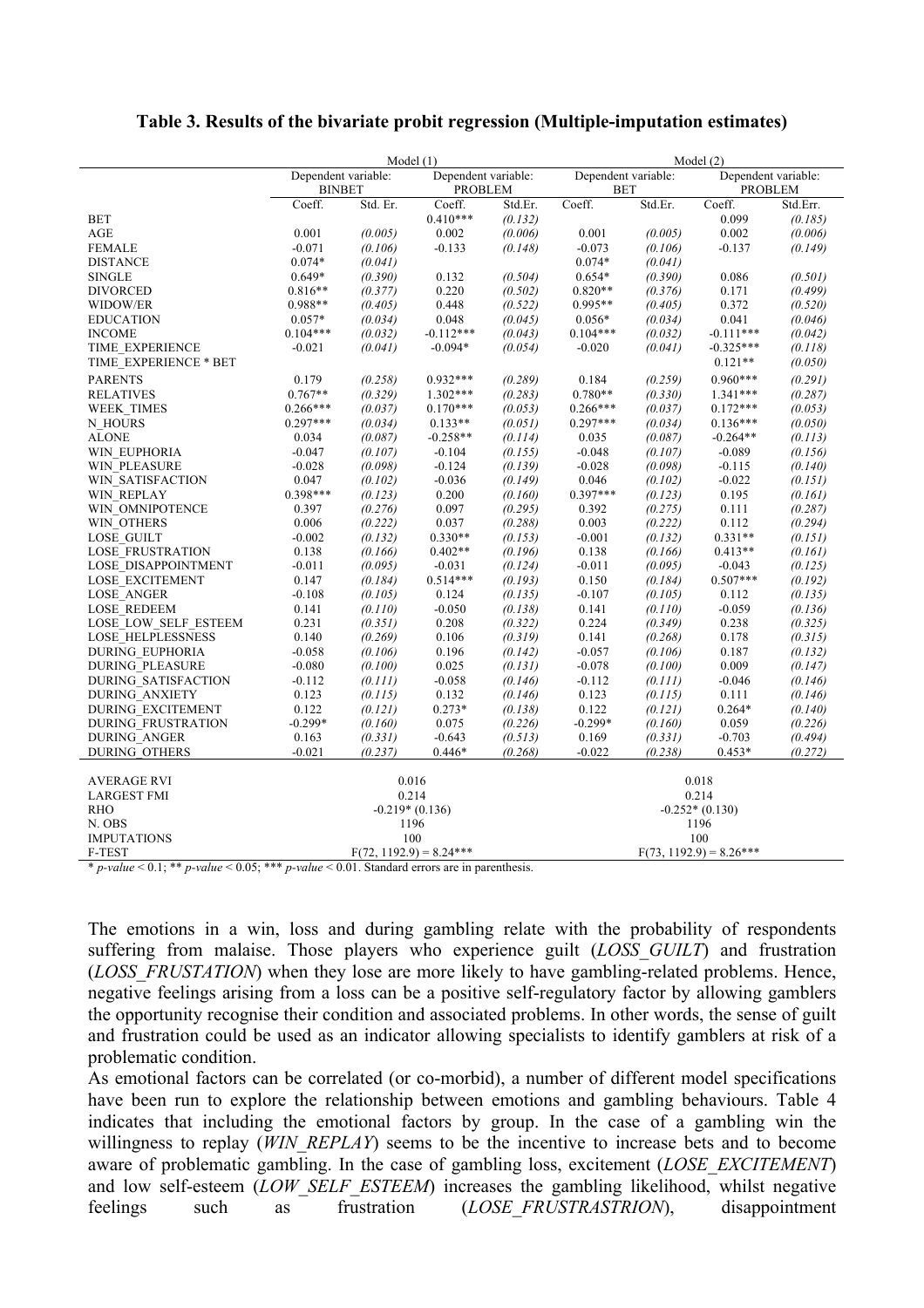(*LOSE\_DISAPPOINTMENT*) and anger (LOSE\_ANGER), are the main factors that contribute to gambling-related problem awareness. During the gamble, anxiety (*DURING\_ANXIETY*) and excitement *(DURING EXCITEMENT)* also increases gambling expenditure and problematic gambling awareness. Notably, the likelihood of problematic gambling is also positively related to euphoric experiences during gambling, while feeling a sense of frustration decreases gambling expenditure.

|                                                                                                                                                                                                                                                                                                        | Model $(1)$                                                                   |                                                                           |                                                                   |                                                                          | Model $(3)$                                                                                 |                                                                                                |                                                                                                     |                                                                                                |                                                                                           |                                                                                      |                                                                                         |                                                                                      |
|--------------------------------------------------------------------------------------------------------------------------------------------------------------------------------------------------------------------------------------------------------------------------------------------------------|-------------------------------------------------------------------------------|---------------------------------------------------------------------------|-------------------------------------------------------------------|--------------------------------------------------------------------------|---------------------------------------------------------------------------------------------|------------------------------------------------------------------------------------------------|-----------------------------------------------------------------------------------------------------|------------------------------------------------------------------------------------------------|-------------------------------------------------------------------------------------------|--------------------------------------------------------------------------------------|-----------------------------------------------------------------------------------------|--------------------------------------------------------------------------------------|
|                                                                                                                                                                                                                                                                                                        | Dependent variable:                                                           |                                                                           | Dependent variable:                                               |                                                                          | Dependent variable: BET                                                                     |                                                                                                | Dependent variable:                                                                                 |                                                                                                | Dependent variable:                                                                       |                                                                                      | Dependent variable:                                                                     |                                                                                      |
|                                                                                                                                                                                                                                                                                                        | <b>BET</b>                                                                    |                                                                           | <b>PROBLEMS</b>                                                   |                                                                          |                                                                                             |                                                                                                | <b>PROBLEMS</b>                                                                                     |                                                                                                | <b>BET</b>                                                                                |                                                                                      | <b>PROBLEMS</b>                                                                         |                                                                                      |
| WIN EUPHORIA<br><b>WIN PLEASURE</b><br>WIN SATISFACTION<br><b>WIN REPLAY</b><br>WIN OMNIPOTENCE<br>WIN OTHERS<br>LOSE GUILT<br><b>LOSE FRUSTRATION</b><br>LOSE DISAPPOINTMENT<br><b>LOSE EXCITEMENT</b><br><b>LOSE ANGER</b><br><b>LOSE REDEEM</b><br>LOSE LOW SELF ESTEEM<br><b>LOSE HELPLESSNESS</b> | Coeff.<br>$-0.034$<br>$-0.046$<br>0.019<br>$0.455***$<br>$0.450*$<br>$-0.076$ | St. Er.<br>(0.086)<br>(0.083)<br>(0.083)<br>(0.106)<br>(0.268)<br>(0.209) | Coeff.<br>0.108<br>0.029<br>0.112<br>$0.433***$<br>0.441<br>0.274 | St.Er.<br>(0.109)<br>(0.106)<br>(0.107)<br>(0.123)<br>(0.275)<br>(0.250) | Coeff.<br>0.041<br>0.239<br>$-0.015$<br>$0.317*$<br>$-0.018$<br>$0.200**$<br>0.277<br>0.140 | St Er.<br>(0.122)<br>(0.155)<br>(0.083)<br>(0.173)<br>(0.093)<br>(0.096)<br>(0.352)<br>(0.228) | Coeff.<br>$0.403***$<br>$0.396**$<br>$-0.022$<br>$0.619***$<br>$0.244**$<br>0.037<br>0.262<br>0.343 | St.Er.<br>(0.146)<br>(0.186)<br>(0.105)<br>(0.181)<br>(0.117)<br>(0.116)<br>(0.310)<br>(0.279) | Coeff.                                                                                    | St.Er.                                                                               | Coeff.                                                                                  | St.Err.                                                                              |
| <b>DURING EUPHORIA</b><br><b>DURING PLEASURE</b><br><b>DURING SATISFACTION</b><br><b>DURING ANXIETY</b><br><b>DURING EXCITEMENT</b><br><b>DURING FRUSTRATION</b><br><b>DURING ANGER</b><br><b>DURING OTHERS</b>                                                                                        |                                                                               |                                                                           |                                                                   |                                                                          |                                                                                             |                                                                                                |                                                                                                     |                                                                                                | $-0.006$<br>$-0.035$<br>$-0.040$<br>$0.223**$<br>$0.223**$<br>$-0.249*$<br>0.318<br>0.079 | (0.090)<br>(0.087)<br>(0.098)<br>(0.096)<br>(0.105)<br>(0.145)<br>(0.302)<br>(0.198) | $0.249**$<br>0.041<br>$-0.023$<br>$0.278**$<br>$0.424***$<br>0.110<br>$-0.400$<br>0.576 | (0.112)<br>(0.108)<br>(0.119)<br>(0.115)<br>(0.122)<br>(0.191)<br>(0.439)<br>(0.233) |
| <b>AVERAGE RVI</b><br><b>LARGEST FMI</b><br><b>RHO</b><br>N. OBS<br><b>IMPUTATIONS</b>                                                                                                                                                                                                                 | 0.023<br>0.213<br>$-0.183(0.132)$<br>1196<br>100                              |                                                                           |                                                                   | 0.021<br>0.213<br>$-0.172(0.132)$<br>1196<br>100                         |                                                                                             |                                                                                                |                                                                                                     | 0.022<br>0.205<br>$-0.173(0.125)$<br>1196<br>100                                               |                                                                                           |                                                                                      |                                                                                         |                                                                                      |
| F-TEST                                                                                                                                                                                                                                                                                                 |                                                                               |                                                                           | $F(40, 1192.7) = 12.71***$                                        |                                                                          |                                                                                             | $F(44, 1192.9) = 12.36***$                                                                     |                                                                                                     |                                                                                                |                                                                                           |                                                                                      | $F(44, 1192.9) = 12.39***$                                                              |                                                                                      |

**Table 4. Results of the bivariate probit regression (Multiple-imputation estimates)** 

\**p*< 0.1; \*\* *p*< 0.05; \*\*\* *p*< 0.01. Standard errors are in parenthesis.

Other explanatory variables: AGE, FEMALE, DISTANCE, SINGLE, DIVORCED, WIDOW/ER, EDUCATION, INCOME, TIME\_EXPERIENCE, PARENTS, RELATIVES, WEEK\_TIMES, N\_HOURS and ALONE.

### **6. Conclusions**

The relationship between emotions and gambling behaviour has become increasingly relevant in the last decade (Phelps and Sokol-Hessner 2012, Bussu and Detotto 2015). The emotions felt after gambling in case of a win, loss, and during the gamble affect the probability that the gambler will move from a social gambler typology to a problematic or a pathological one. Gambling is a sensation seeking activity where positive reinforcement is linked to the anticipatory arousal felt during the game (Zuckerman 1979), depending on the player and on game typologies (Coventry and Brown 1993). In this regard, the near-misses phenomenon is relevant as the emotions felt during the gamble can provide stimulus in problematic gamblers, as they are perceived as almost as rewarding as wins (Chase and Clark 2010).

Understanding the risks of gambling and the emotions associated with gambling self-regulation represents the first step in providing social policies that effectively address gambling issues. Gambling and gaming are not inherently negative as they reflect some relevant aspects of our social life, such as audacity, competition and risk. Hence, promoting prevention campaigns and providing psychological interventions is necessary not only in the presence of gambling addiction or problematic gambling but also for recreational gamblers as this incentivizes responsible approaches to gaming.

By employing a bivariate probit approach, this paper aims to examine both the socio-economic and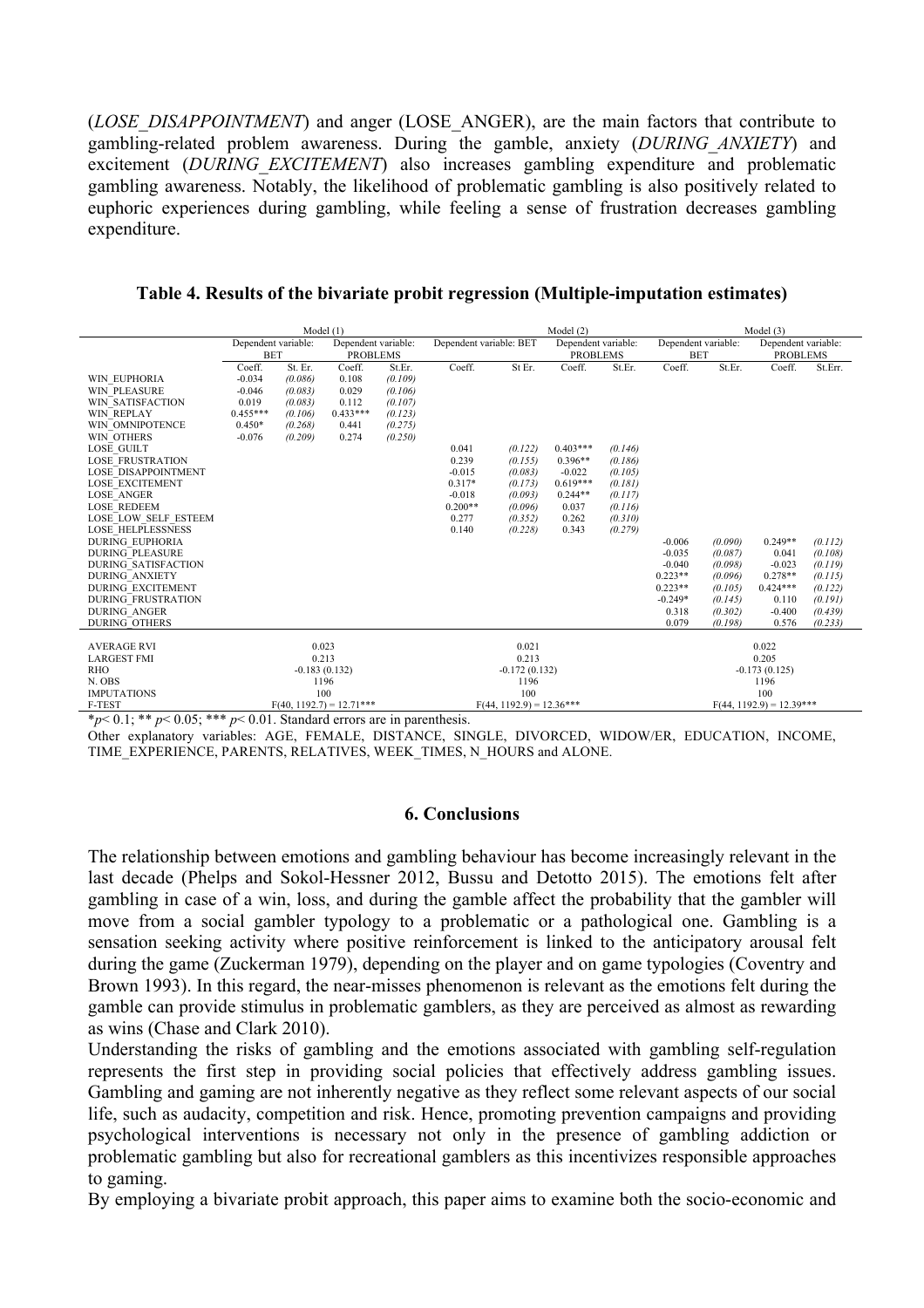the emotional determinants of game behaviour, in terms of expenditures and probability for a player to become self-aware of problematic gambling factors. In this sense, the self-reported information could be taken as measures of gambling-related problems (in terms of economic, psychological, labour difficulties directly linked to gambling) and problematic gambling. Hence a number of explanatory variables and characteristics were explored including age, income, education, family status, presence of other gamblers in the respondent's family, attitude to playing alone. Furthermore, a set of emotional indicators were considered in order to estimate the relationship between the emotions felt during the game, after a win and after a loss and both gambling expenditures and the probability of gambling related problems.

The findings indicate that income, education, high frequency gambling, having a sense of omnipotence and distance to gambling site is positively associated with the likelihood of increased gambling expenditure. Furthermore, the willingness to replay in case of a win, excitement after a loss and/or during the game, positively relates with average gambling expenditure. Such findings are consistent with recently published literature indicating that positively aroused feelings may incentivize risk taking (Breiter *et al.* 2001, Kuhnen and Knutson 2005). However, such findings link with the so called "mood maintenance hypothesis" in which people in a good mood are reluctant to gamble because losing could interrupt their good mood (Isen *et al.* 1988).

Our predictions are confirmed by the analysis. The willingness to replay in case of win, the negative emotions in case of loss (frustration, disappointment and anger), and emotions during the gamble (euphoria, anxiety and frustration) are linked to the gamblers' awareness of their condition.

There are however, limitations to this research. Firstly, although self-reported data offers rich information about the emotions and health of respondents, some problems could arise from underestimation and overestimation of problematic gamblers rates (social desirability bias), reducing the explanative power of proposed models. To avoid such bias, a biviariate probit model was employed. Secondly, the results of the present study may have limited generalizability as the study focussed on a single region of Italy. Thirdly, the researchers are aware that respondents reported their emotions relating to gambling in a questionnaire after the gambling experience. This required participants to recall events and emotions, and hence was a potential source of bias. Despite this, this study may shed some light on the relationship between gambling behaviour and gamblers emotions. Future research, subject to data availability and a coherent experiment design, should explore the causal relationship between emotional responses (beyond anticipatory selfreported measures) and gambling involvement. Another limitation is related to the presence of missing values which led to incomplete rows (about 40% of the data set). In surveys, missing data is the result of a combination of factors. Respondents may refuse to answer due to privacy issues or low interest or simply because he/she does not understand the question. Or, the respondent would have answered, but the answer he or she might have given was not one of the options presented. This aspect could be an issue since it can seriously affect our estimates if the missing cases are not a random sample of all cases. In order to try to address this issue, a regression based imputation method is employed. Even if these techniques have to be carefully applied, the results seem to not be affected by the imputation process.

## **7. References**

- Bolen, D.W. and W.H. Boyd (1968) "Gambling and the gambler: a review and preliminary findings" *Archives General Psychiatry* **18**, 617-30.
- Breiter, H.C., Aharon, I., Kahneman, D., Dale, A. and P. Shizgal (2001) "Functional imaging of neural responses to expectancy and experience of monetary gains and losses" *Neuron* **30**, 619–39.
- Bussu, A. and C. Detotto (2015) "The bi-directional relationship between gambling and addictive substances" *International Gambling Studies* **15**, 285-308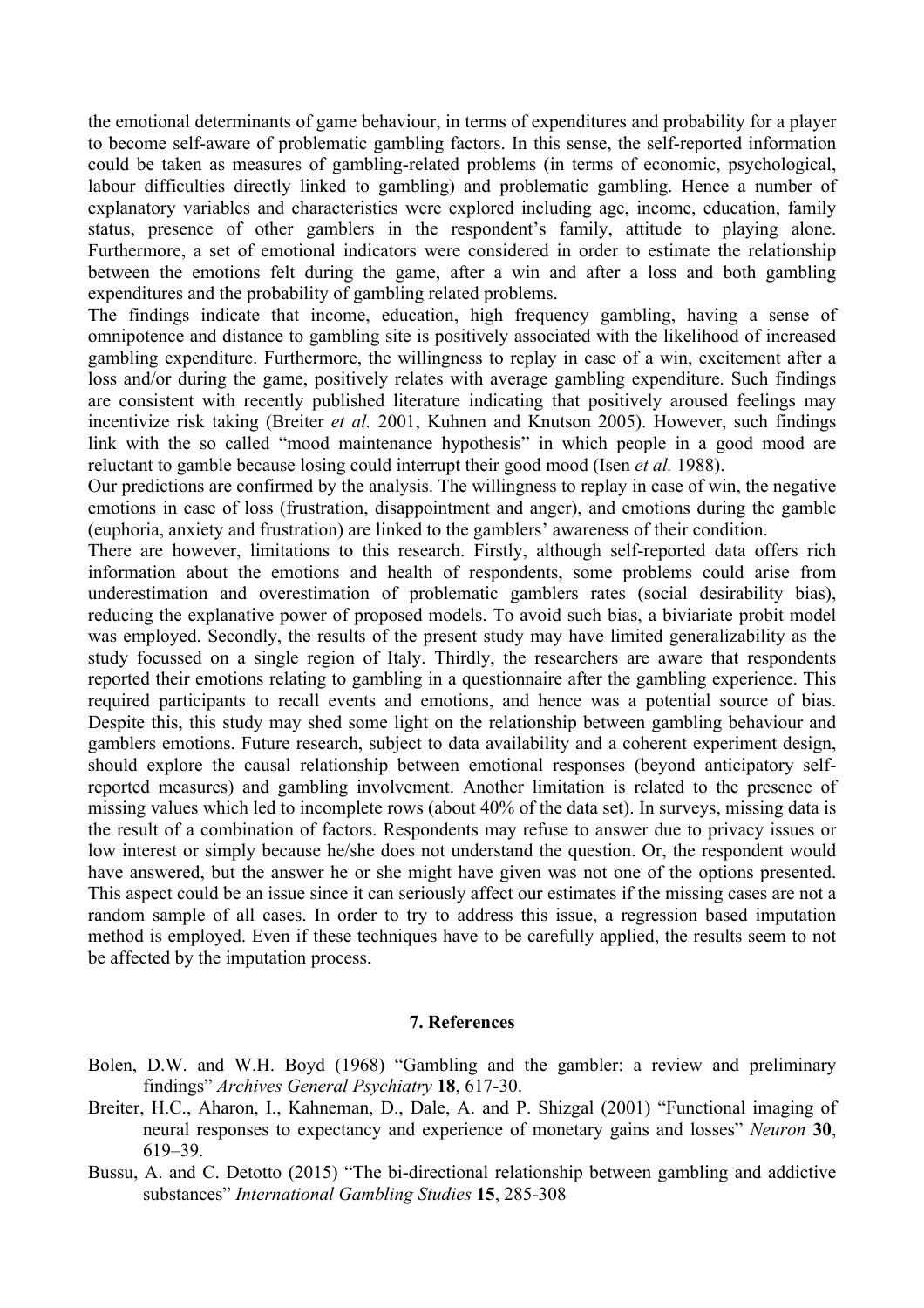- Cameron, A.C. and P.K. Trivedi (2009) *Microeconometrics Methods and Applications*. Cambridge University Press: New York.
- Castren S., Kontto, J. Hannu, A. and A.H. Salonen (2018) "The relationship between gambling expenditure, socio-demographics, health-related correlates and gambling behaviour—a cross‑sectional population‑based survey in Finland" *Addiction* **113**, 91-106
- Chase, H., and L. Clark (2010) "Gambling Severity Predicts Midbrain Response to Near-Miss Outcomes" *Journal of Neuroscience* **30**, 6180-7.
- Coventry, K.R., and R.I.F. Brown (1993) "Sensation seeking, gambling and gambling addictions" *Addiction* **88**, 541-54.
- Dixon, M.R., Nastally B. L. and A. Waterman (2013) "The effect of gambling activities on happiness levels of nursing home residents" *Journal of Applied Behavior Analysis* **43**, 531- 5.
- Gambino, B. and H. Lesieur (2006) "The South Oaks Gambling Screen (SOGS): A rebuttal to critics" *Journal of Gambling Issues* **17**, 1-16.
- Gupta, R. and J. Derevensky (1997) "Familial and social influences on juvenile gambling behaviour" *Journal of Gambling Studies* **13**, 179-92.
- Hooper, J. (2012) *Gambling addiction takes its toll in Italy*. The Guardian*,* web document http://www.guardian.co.uk/world/2012/dec/25/gambling-addiction-takes-toll-taly (accessed on 13 Jan 2019).
- Isen, A. M., Nygren, T. E. and F. G. Ashby (1988) "Influence of positive affect on the subjective utility of gains and gains and losses: It is just not worth the risk" *Journal of Personality and Social Psychology* **55**, 710-7.
- Johnson, E.E., Hamer, R.M. and R.M. Nora (1998) "The Lie/bet questionnaire for screening pathological gamblers: A follow-up study" *Psychological Reports* **83**, 1219-24.
- Kahneman, D. and A. Tversky (1984) "Choices, values, and frames" *American Psychologist* **39**, 341-50.
- Kuhnen, C.M. and B. Knutson (2005) "The Neural Basis of Financial Risk Taking" *Neuron* **47**, 763-70.
- Layton, A. and A. Worthington (1999) "The impact of socio-economic factors on gambling expenditure" *International Journal of Social Economics* **26**, 430-40.
- Lefcourt, H. M. (1991) "Locus of control". in *Measures of personality and social psychological attitudes* by J.P. Robinson, P.R. Shaver and L. S. Wrightsman, Eds., Academic Press, San Diego, 413–98.
- Lesieur, H. and S.B. Blume (1987) "The South Oaks Gambling Screen (The SOGS): a new instrument for the identification of pathological gamblers" *American Journal of Psychiatry* **144**, 1184-8.
- Loewenstein, G. F., Weber, E. U., Hsee, C. K. and N. Welch (2001) "Risk as feelings" *Psychological Bulletin* **127**, 267-86.
- Mageau, G.A., Vallerand, R.J., Rousseau, F.L., Ratelle, C.F. and P.J. Provencher, (2005) "Passion and gambling: Investigating the divergent affective and cognitive consequences of gambling" *Journal of Applied Social Psychology* **35**, 100-18
- McNeilly, D.P. and W.J. Burke (2000) "Late life gambling: The attitudes and behaviors of older adults" *Journal of Gambling Studies* **16**, 393-415.
- Mikesell, J. L. (1991) "Lottery expenditure in a non-lottery state" *Journal of Gambling Studies* **7**, 89–98.
- Moscovici, S. and G. Duveen (2000) *Social Representations: Explorations in social psychology*, Polity Press: Cambridge.
- Niffenegger, P. and G.N. Muuka, (2001) "To gamble or not to gamble? An empirical survey of the gambling preferences of residents of Marshall County, Kentucky" *Journal of Business and Public Affairs* **28**, 94–102.
- Navas Juan F., Contreras-Rodríguez O., Verdejo-Román J. Perandrés-Gómez A. Albein-Urios A.,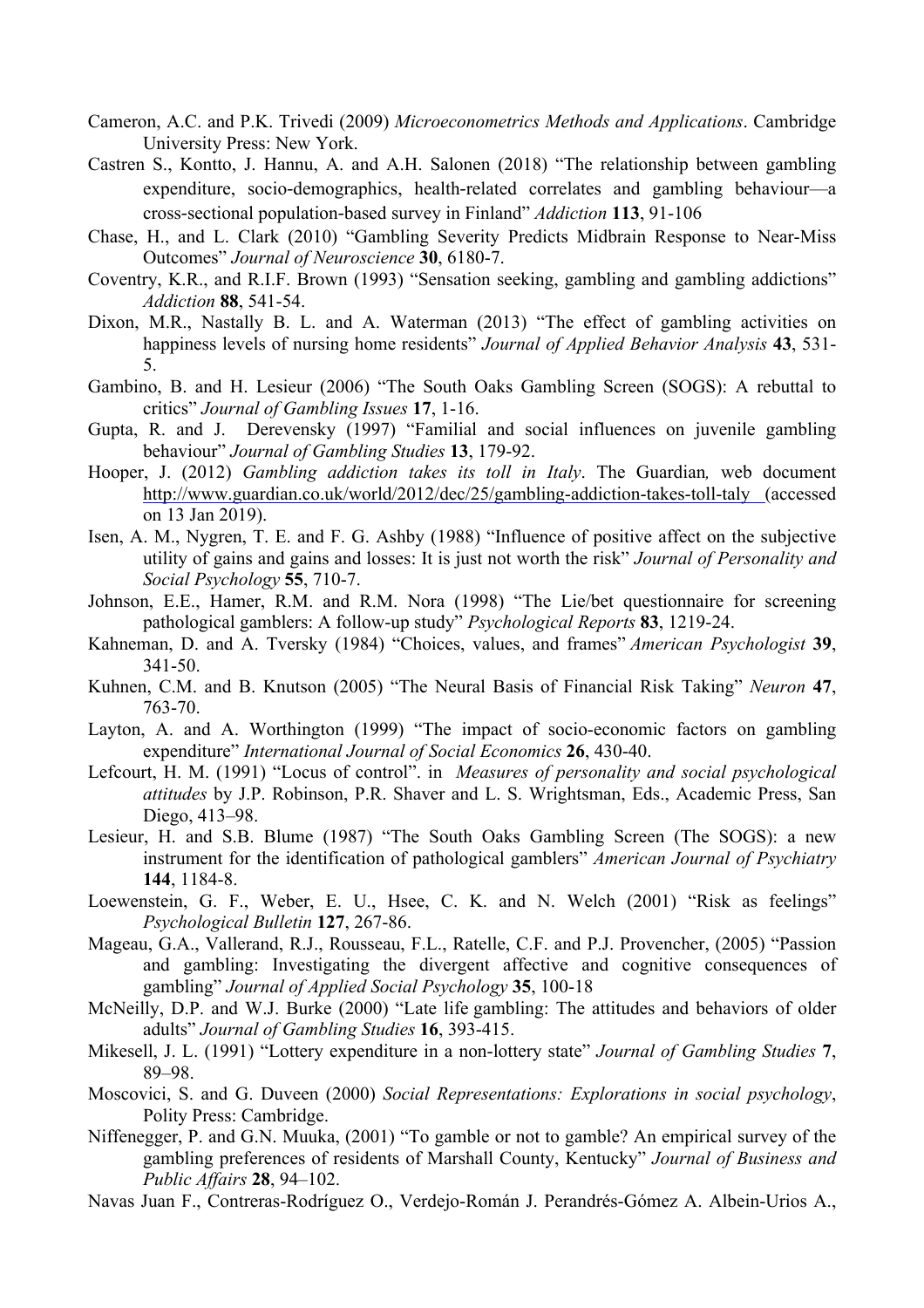Verdejo-García A. and J.C. Perales (2017) "Trait and neurobiological underpinnings of negative emotion regulation in gambling disorder" *Addiction* **112**, 1086-94.

- Pantalon M.V., Maciejewski Paul K., Desai R.A. and M. N. Potenza (2008) "Excitement-seeking Gambling in a Nationally Representative Sample of Recreational Gamblers*" Journal of Gambling Studies* **24**, 63-78.
- Phelps, E.A. and P. Sokol-Hessner (2012) "Social and Emotional Factors in Decision-Making: Appraisal and Value" in *Neuroscience of preference and choice* by J.R. Dolan and T. Sharot, Eds., Elsevier: San Diego, 207-23.
- Raghunathan, T.E., Lepkowski, J.M., Van Hoewyk, J. and P. Solenberger (2001) "A multivariate technique for multiply imputing missing values using a sequence of regression models" *Survey Methodology* **27**, 85–95.
- Ratelle, C. F. (2004) "When Passion Leads to Problematic Outcomes: A Look at Gambling" *Journal of Gambling Studies* **20**, 105-19.
- Ricketts T. and A. Macaskill (2003) "Gambling as emotion management: developing a grounded theory of problem gambling" *Addiction Research & Theory* **11**, 383-400.
- Rubin, D.B. (1987) *Multiple imputation for non-response in surveys*, John Wiley: New York.
- Sawkins, J.W. and V.A. Dickie (2002) "National lottery participation and expenditure: preliminary results using a two stage modelling approach" *Applied Economics Letters* **9**, 769–73
- Scott, F. and J. Garen (1994) "Probability of purchase, amount of purchase, and the demographic incidence of the lottery tax" *Journal of Public Economics* **54**, 121–43.
- Sévigny, S., Ladouceur, R., Jacques, C. and M. Cantinotti (2008) "Links between casino proximity and gambling participation, expenditure, and pathology" *Psychology of Addictive Behaviors* **22**, 295-301.
- Stinchfield, R. (2002) "Reliability, validity, and classification accuracy of the South Oaks Gambling Screen (SOGS)" *Addictive Behaviors* **27**, 1-19.
- Stranahan, H.A. and M.O. Borg (1998) "Separating the decisions of lottery expenditures and participation: a truncated Tobit approach" *Public Finance Review* **26**, 99-117.
- Sunghwan, Y. (2012) "Shame-prone gamblers and their coping with gambling loss" *Journal of Gambling Issues* **27**, 1-21*.*
- Tan, A.K.G., Yen, S.T. and R.M. Nayga Jr., (2010) "Socio-demographic determinants of gambling participation and expenditures: evidence from Malaysia" *International Journal of Consumer Studies* **34**, 316-25.
- Vallerand, R.J., Blanchard, C., Mageau, G.A., Koestner, R., Ratelle, C.F., Leonard, M., Gagné, M. and J. Marsolais (2003) "Les passions de l'âme: On obsessive and harmonious passions" *Journal of Personality and Social Psychology* **85**, 756–67.
- Van Buuren, S. (2007). Multiple imputation of discrete and continuous data by fully conditional specification. *Statistical Methods in Medical Research*, 16, 3, 219–242. doi 10.1177/0962280206074463
- Welte, J.W., Barnes, G.M., Wieczorek, W.F., Tidwell, M.C.O. and J.C. Parker (2004) "Risk factors for pathological gambling" *Addictive Behaviors* **29**, 323–35.
- White, I.R., Royston, P. and A.M. Wood (2011) "Multiple imputation using chained equations: Issues and guidance for practice" *Statistics in Medicine* **30**, 377-99.
- Williams, R. J., Volberg, R. A. and R. Stevens (2012a) *The population prevalence of problem gambling: Methodological influences, standardized, rates, jurisdictional differences, and worldwide trends,* Guelph, Ontario Problem Gambling Research Centre and the Ontario Ministry of Health and Long Term Care, Ontario.
- Williams, A.D., Grisham, J.R., Erskineand, A. and E. Cassedy (2012b) "Deficits in emotion regulation associated with pathological gambling" *British Journal of Clinical Psychology* **51**, 223–38.
- Winters, K.C., Stinchfield, R. and J. Fulkerson (1993) "Patterns and characteristics of adolescent gambling" *Journal of Gambling Studies* 9, 371-86.